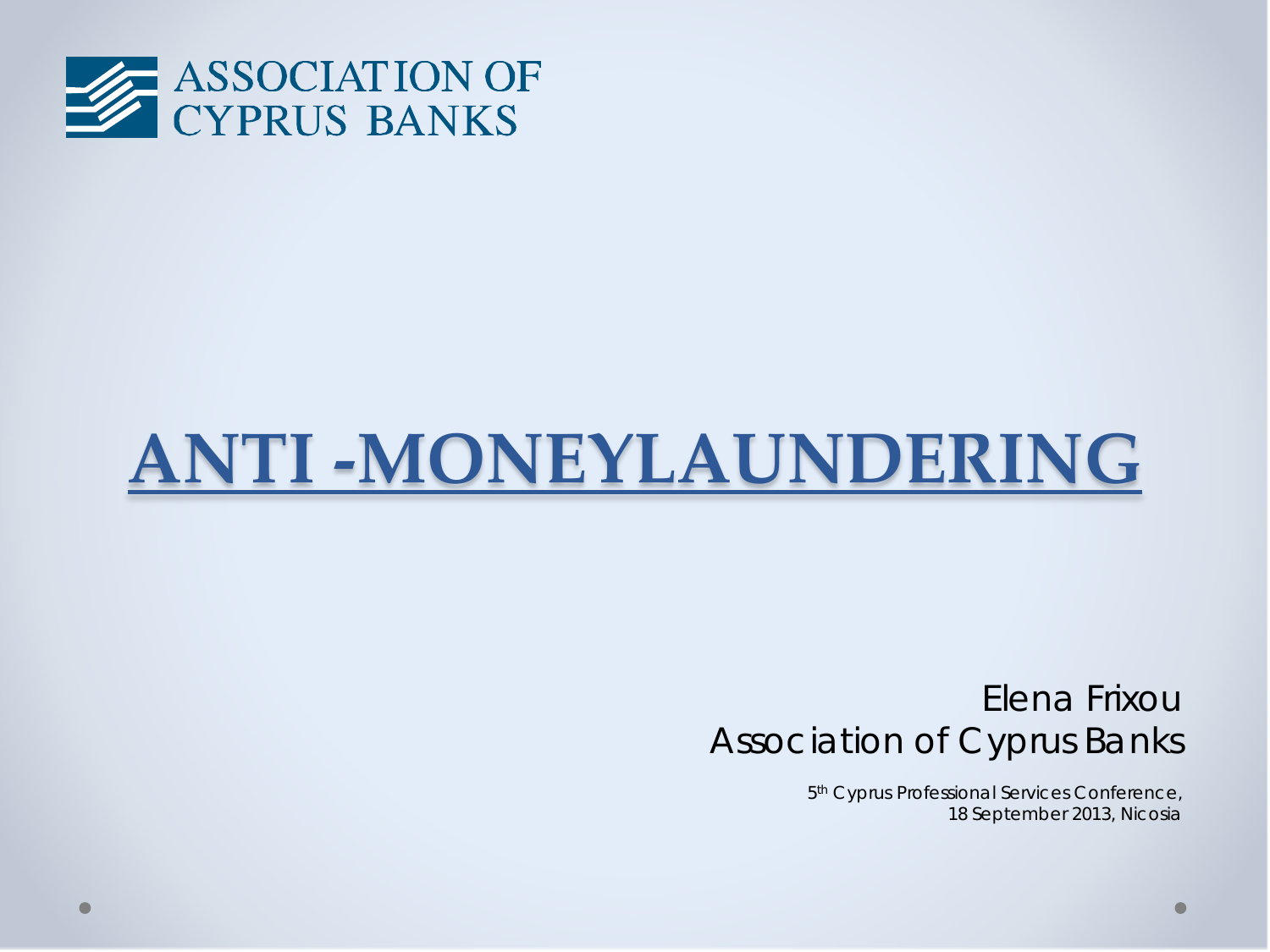

# **GENERAL INTRODUCTION TO MONEY LAUNDERING**

### **1. Money Laundering in the Real World**

• The United Nations Office on Drugs and Crime estimates that the annual earnings from criminal activities amount to 3,6% of the GDP or USD 2,1 trillion.

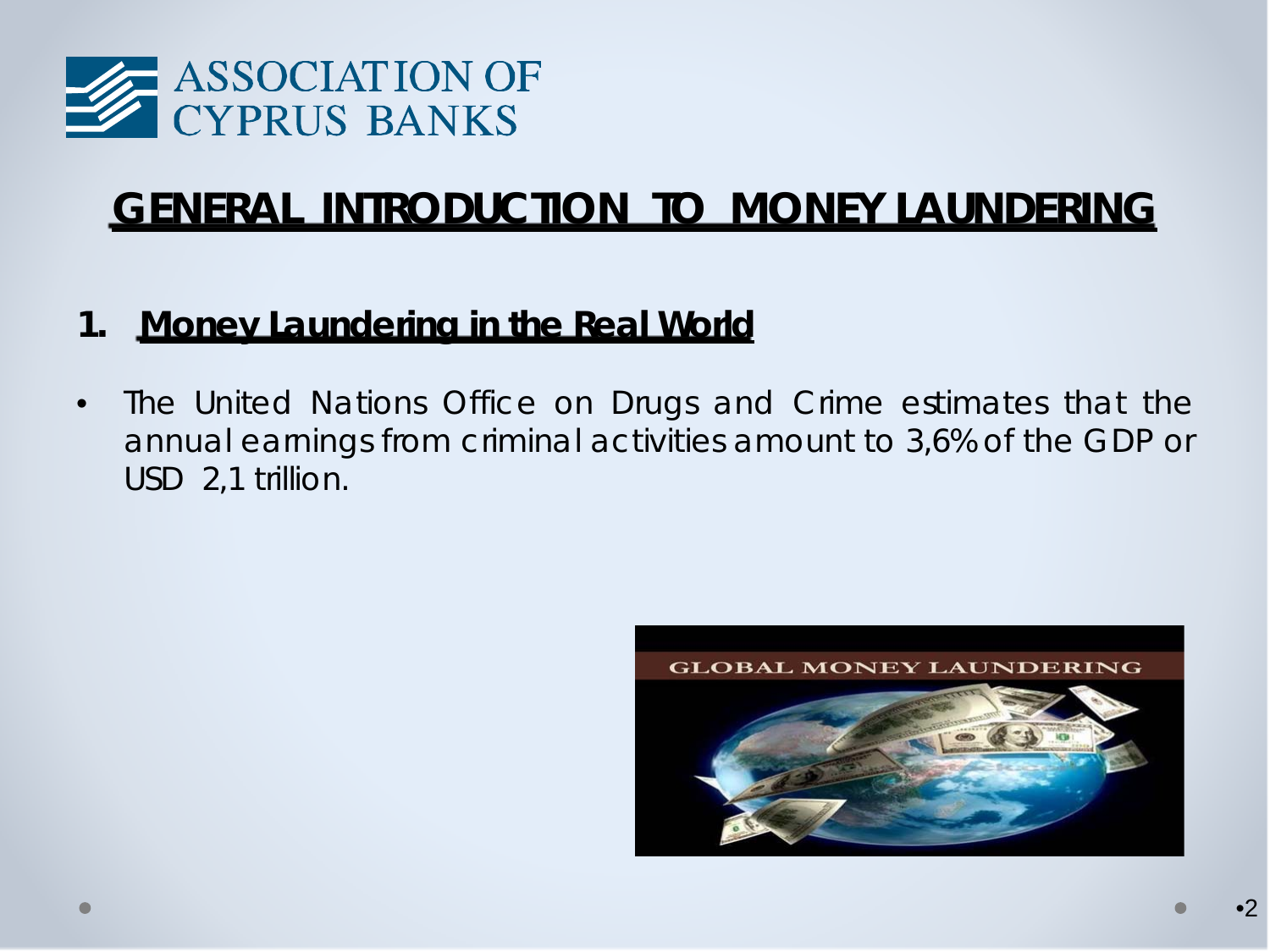

•What is Money Laundering?

Money Laundering is the 'processing of illegal or dirty money through a cycle of transactions so that criminal proceeds emerge as apparently clean money or assets'.

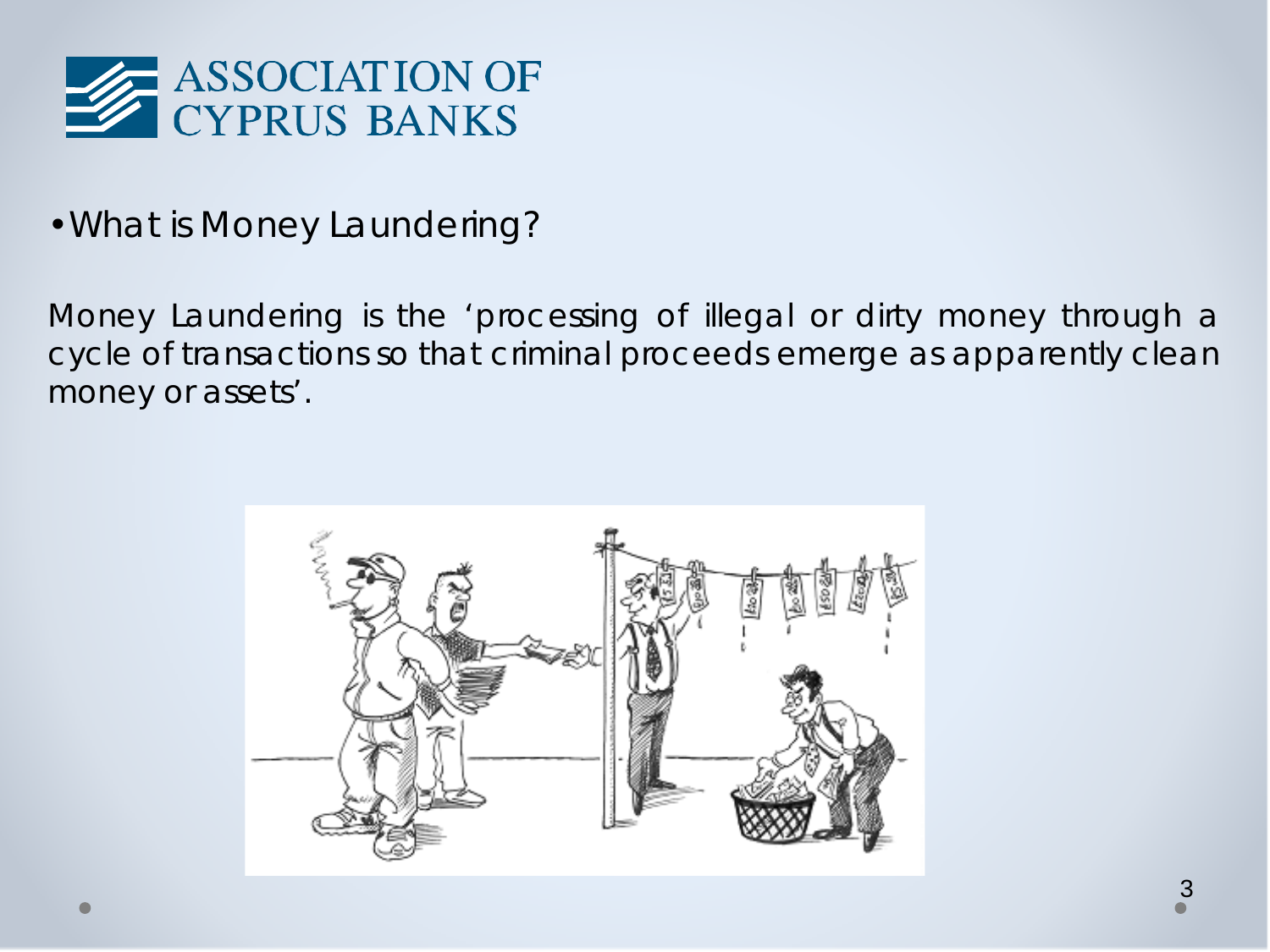

# **The Basic Principles**

## **Supervised persons must be satisfied that:**

- they know who they are dealing with
- the rationale & purpose of the relationship are clear
- it all makes sense
- consequently they can effectively monitor higher risk situations

# **You can always say NO!!!!**

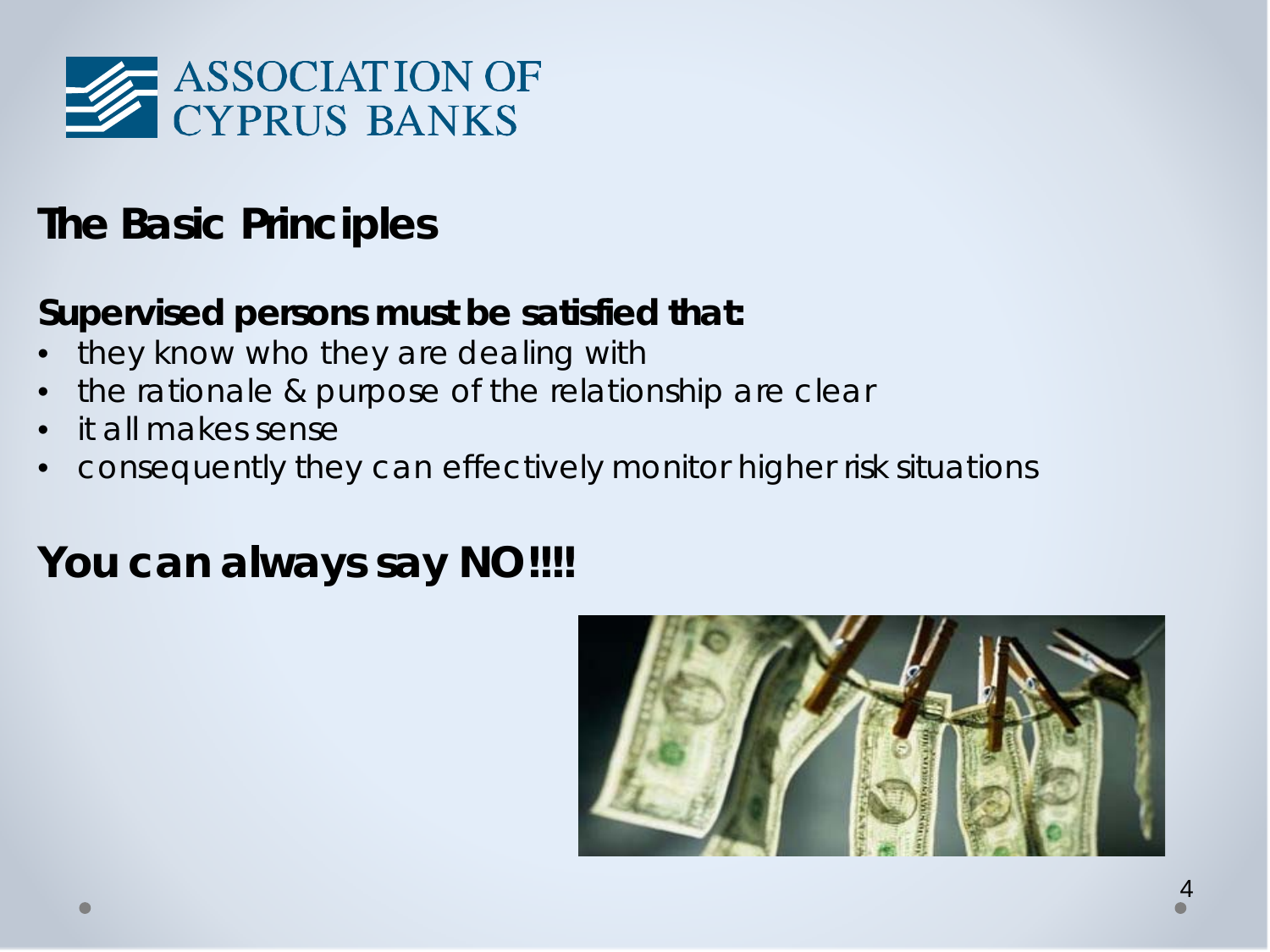

### **As the first US President, George Washington said:**

**'Associate yourself with men of good quality if you esteem your reputation 'for its better to be alone than in bad company'**

> "It takes 20 years to build a reputation and five minutes to ruin it"

> > **Warren Buffet**

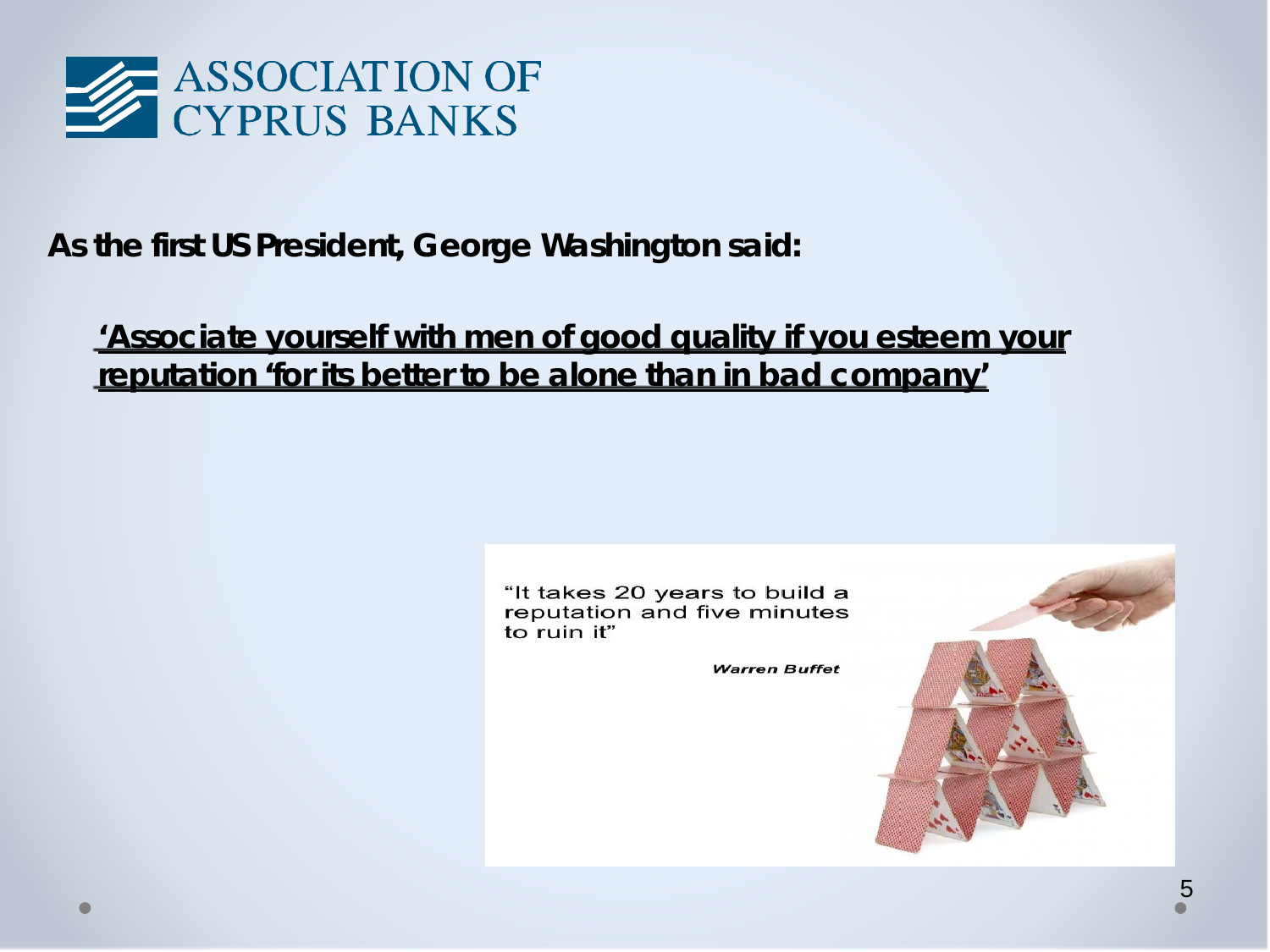

## **2. Combating Financial Crime in Cyprus**

- Comprehensive framework to combat money laundering and terrorist financing
- Top domestic and foreign policy priorities
- Fully committed to the highest transparency standards one of the countries featuring on the OECD White List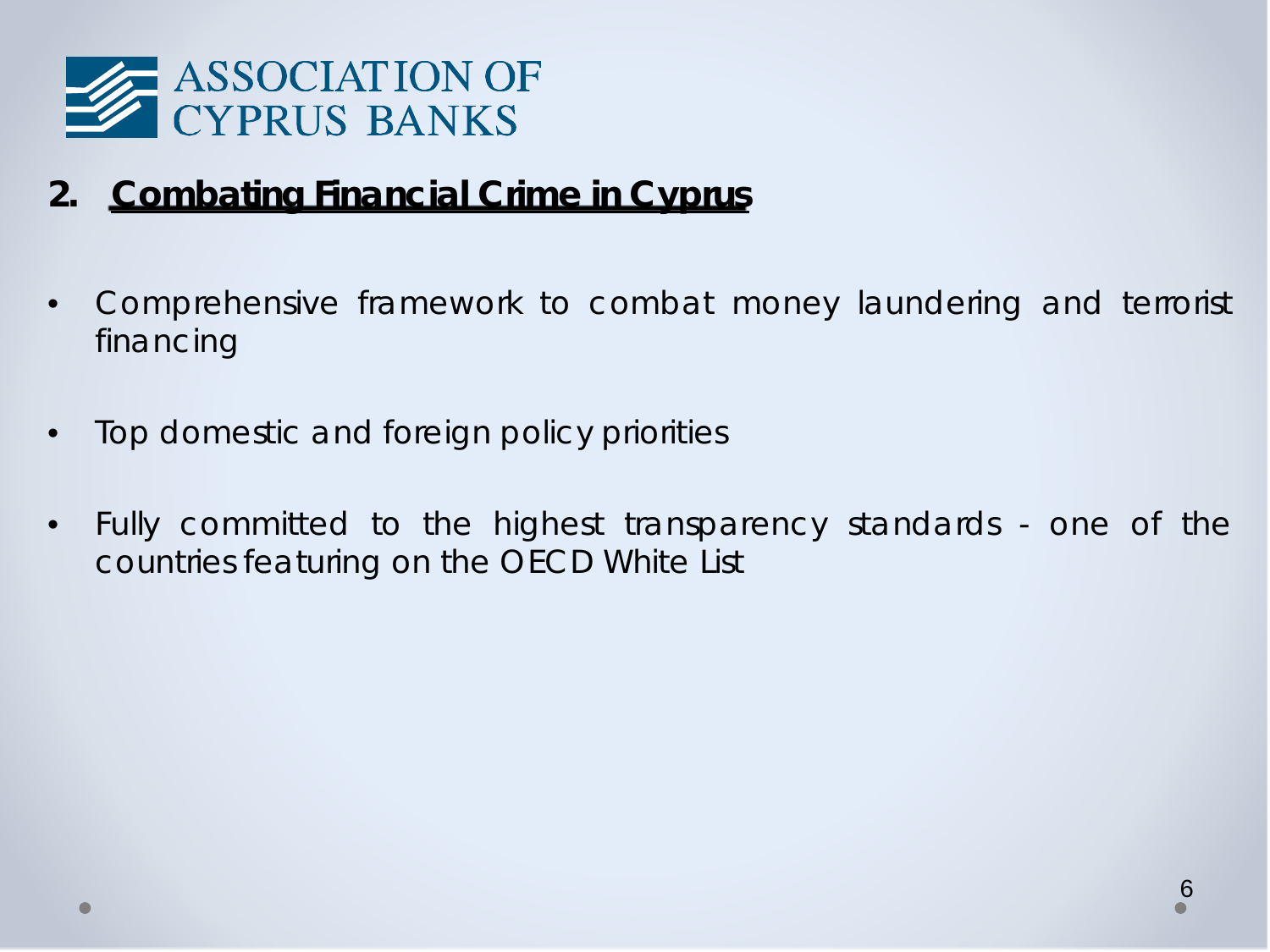

# **UPDATES IN THE CYPRUS LEGAL FRAMEWORK AND INTERNATIONALLY**

## **A. Cyprus Legal Framework updates**

#### • *Company/Fiduciaries/Trustee Services*

 Recent enactment of the 'Law for the Regulation of Fiduciaries, Trustees, Administration Services and Company Directors Providers' for the general regulation of this sector by the Cyprus Securities and Exchange Commission.

*Recent amendment (September 2013)*

→ imposes the obligation for the registration of Trusts (**no beneficiary details registered**) in specific registers which are not for public use.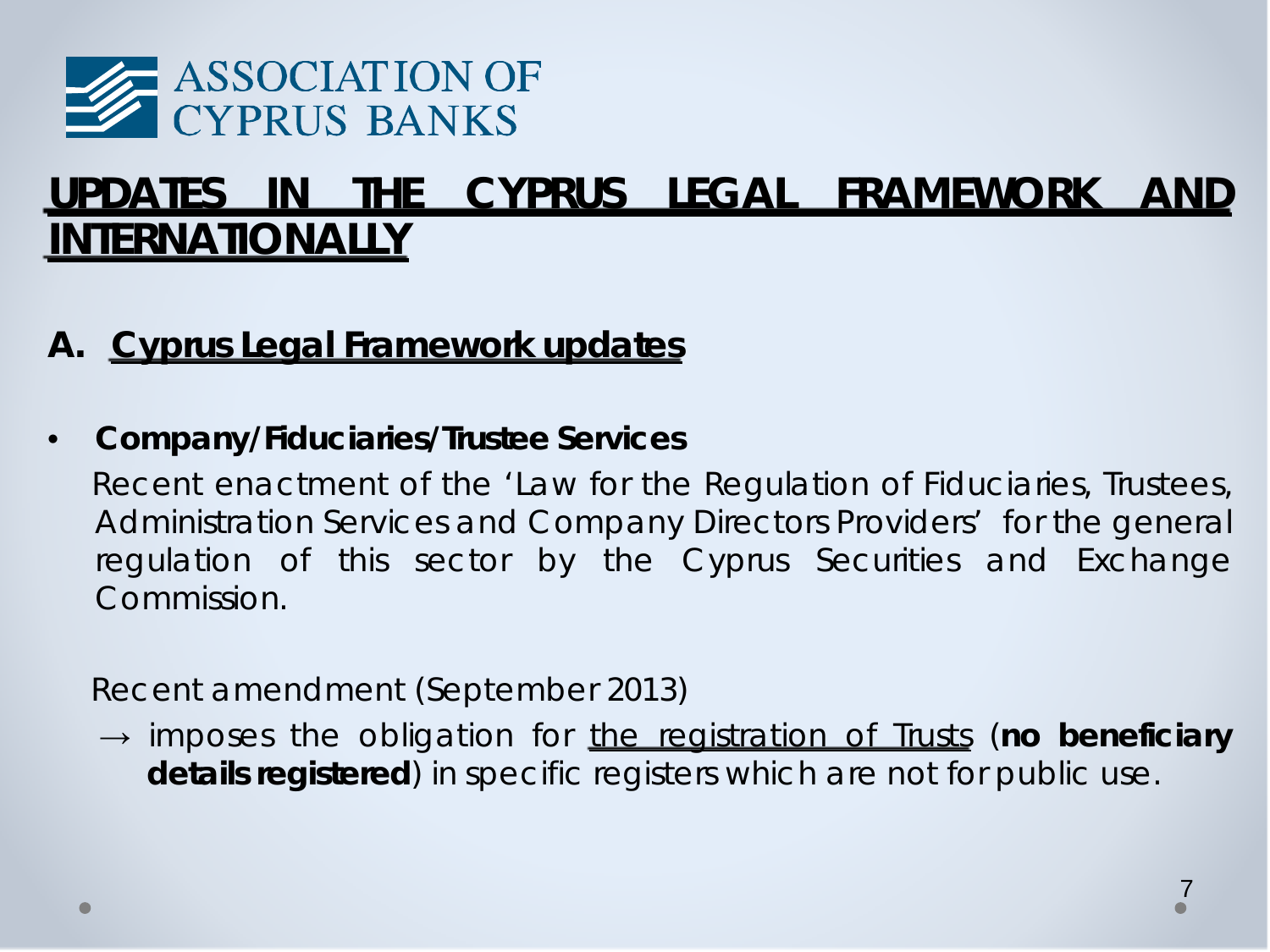

• *Predicate Offences*

*Extension* the list of predicate money laundering offences under the AML Law : by the *inclusion in this list of 'tax crimes'* ie the violation of the 'The Assessment and Collection of Taxes' Law.

#### • *Cyprus Gambling Law*

 $\rightarrow$  any gambling is illegal (i.e. online casino gambling), and is a crime punishable with over one year imprisonment, from which proceeds were generated that may become the subject of a money laundering offence.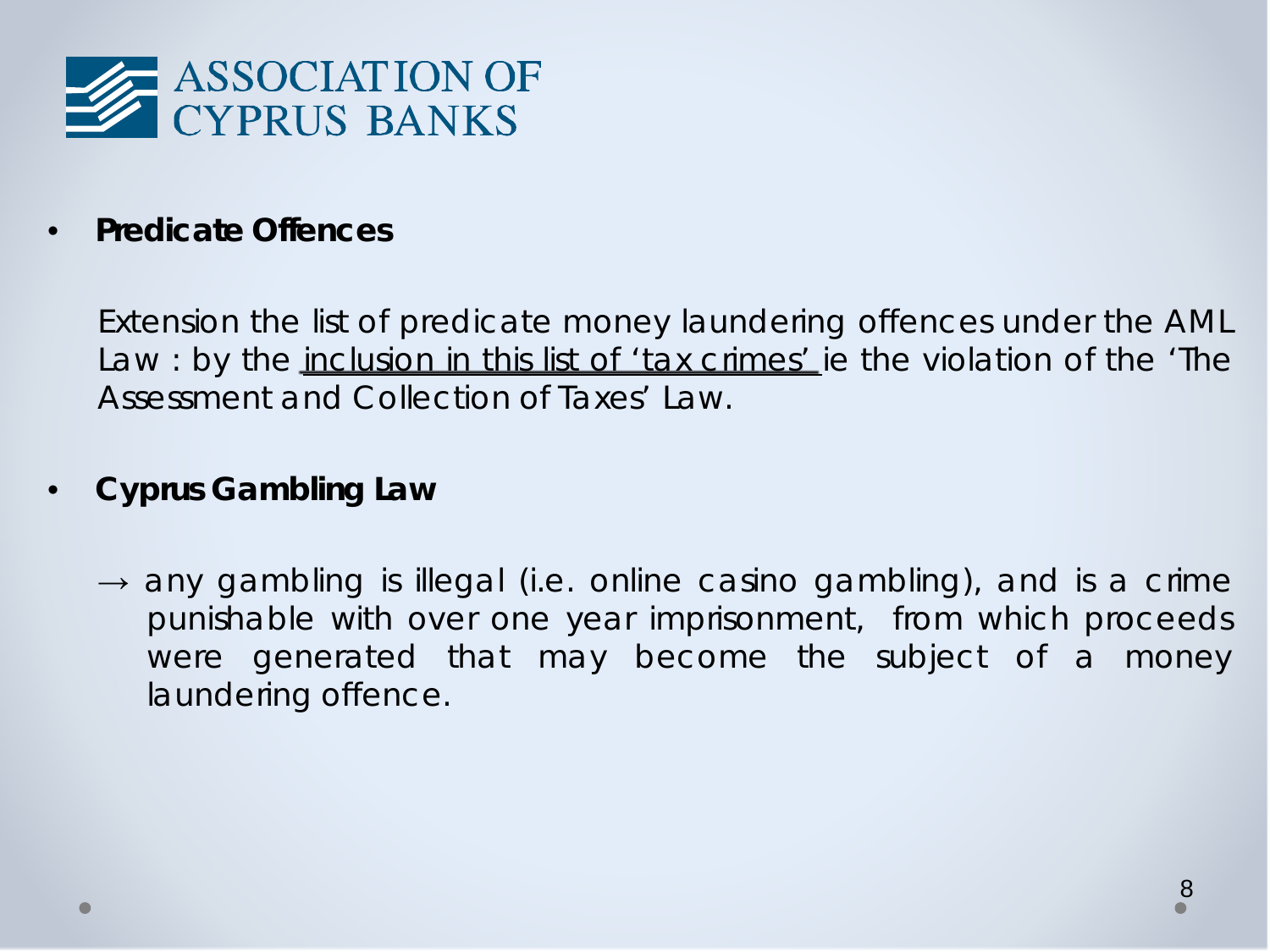

#### • *Amended AML Law (September 2013)*

- $\checkmark$  The powers of the Cyprus Financial Intelligence Unit have been enhanced, (i.e. in collection of information , exchange of financial information).
- $\checkmark$  Inclusion of domestic Politically Exposed Persons
- $\checkmark$  Imposition of administrative fines not only for supervised entities but also **personal fines** for the Compliance Officers, members of the Board of Directors and other officials of the supervised entity.
- *Amended Cyprus International Trusts Law*
	- $\rightarrow$  imposes on the Trustee of a Cyprus international trust obligations mirroring the obligations of entities regulated under the AML Law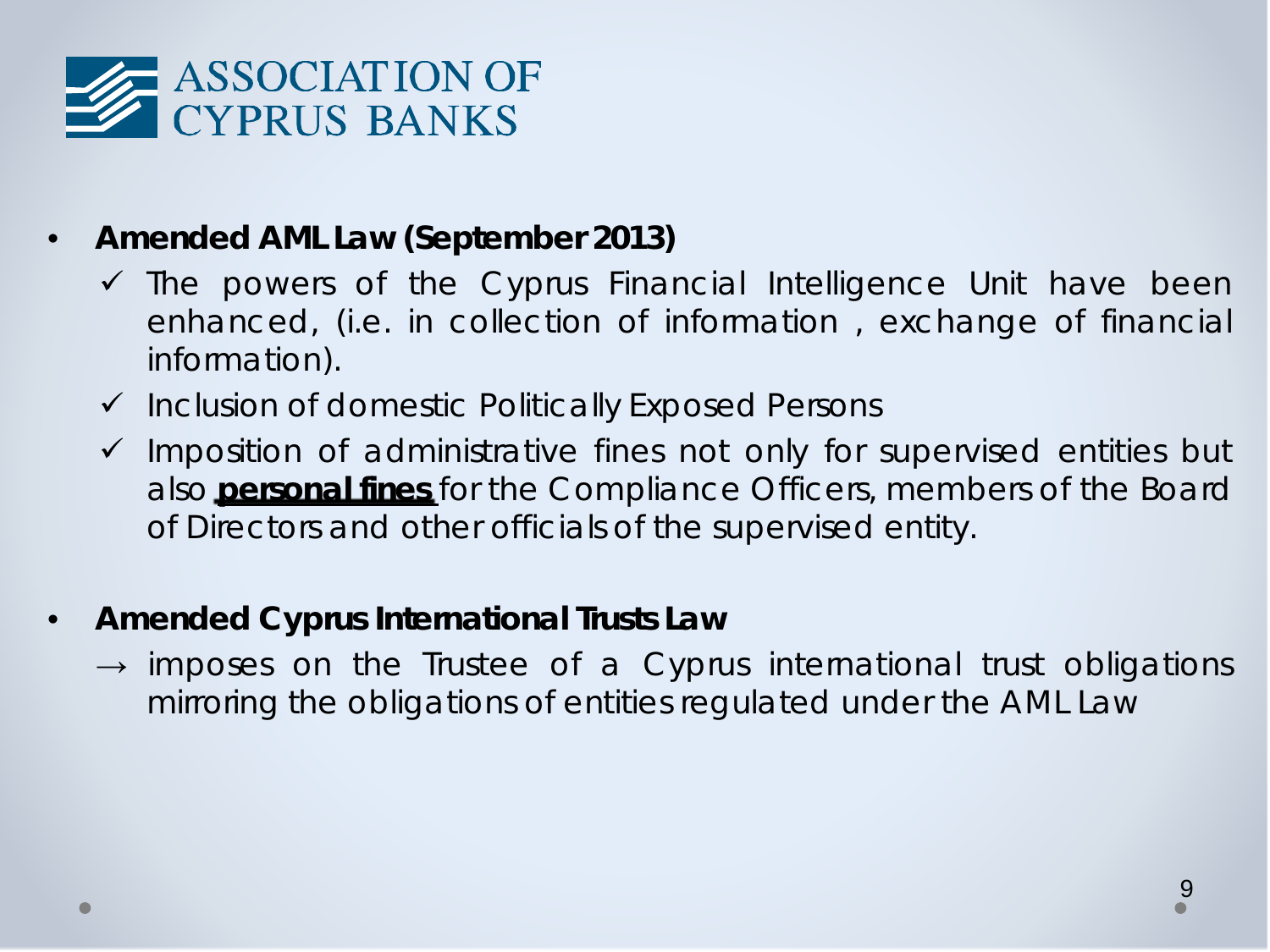

**B. International Developments**

# **(1) FATF**

- **a) Financial Action Task Force (FATF) Recommendations: Revamped**
- Several of the latest Recommendations have already been implemented in Cyprus.

# **b) FATF blacklist**

• FATF list of "Non-Cooperative Countries or Territories"  *The latest June 2013 FATF blacklist of "Non-Cooperative Countries or Territories" :*

10 -Iran -Democratic People's Republic of Korea (DPRK) -Ecuador - Ethiopia, Indonesia- Kenya- Myanmar -Pakistan - Sao Tomé and Principe Syria Tanzania –Turkey-Vietnam-Yemen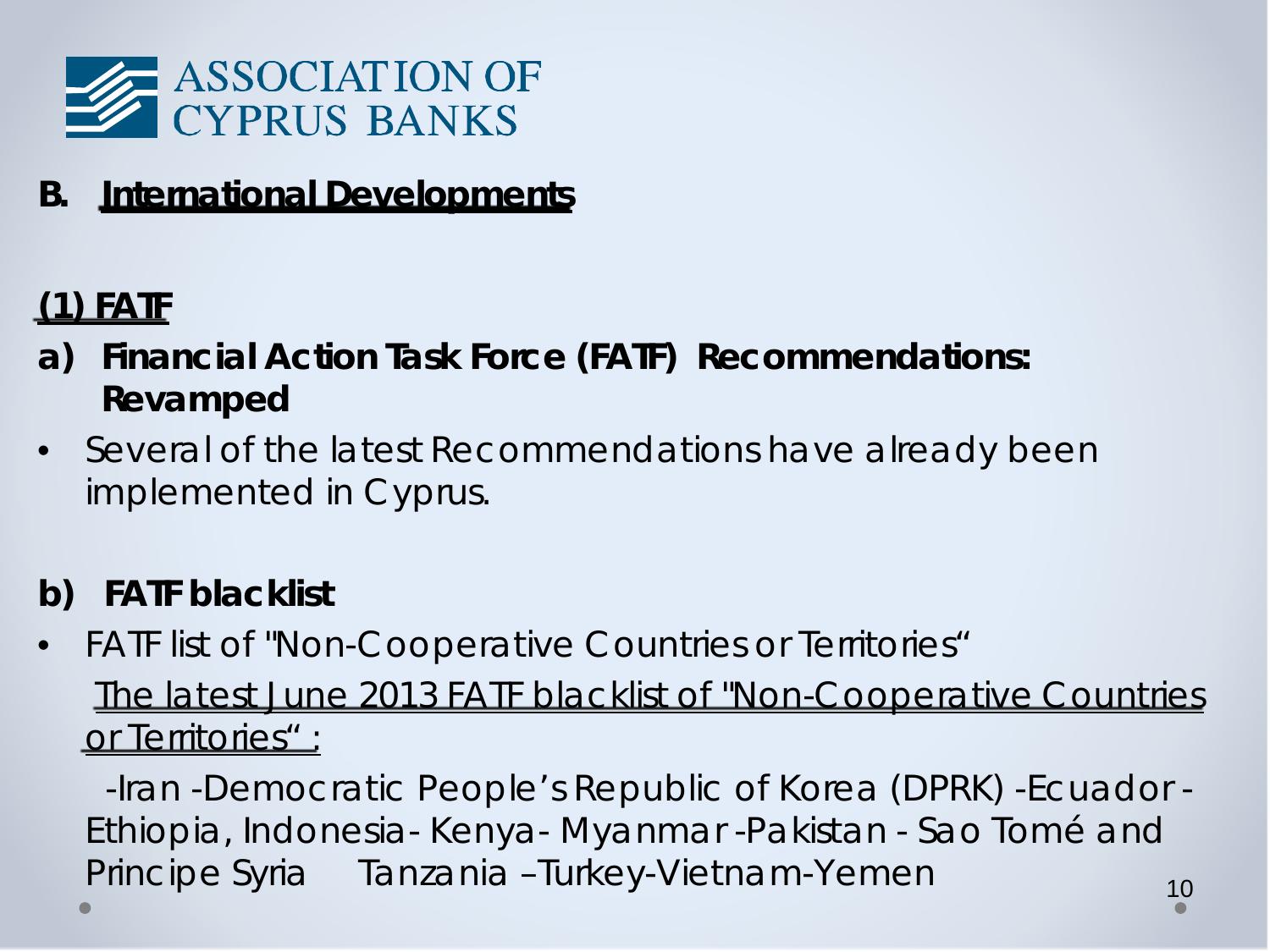

# **(2) Foreign Account Tax Compliance Act (FATCA) and AML**

- FATCA = US Tax Reform aimed at combating tax evasion.
- In order to comply with these rules, Banks would be expected to put into place *specific AML due diligence.*
- *Status in Cyprus*: Cyprus is undergoing negotiations to sign an intergovernmental agreement (IGA) with the USA in respect of FATCA.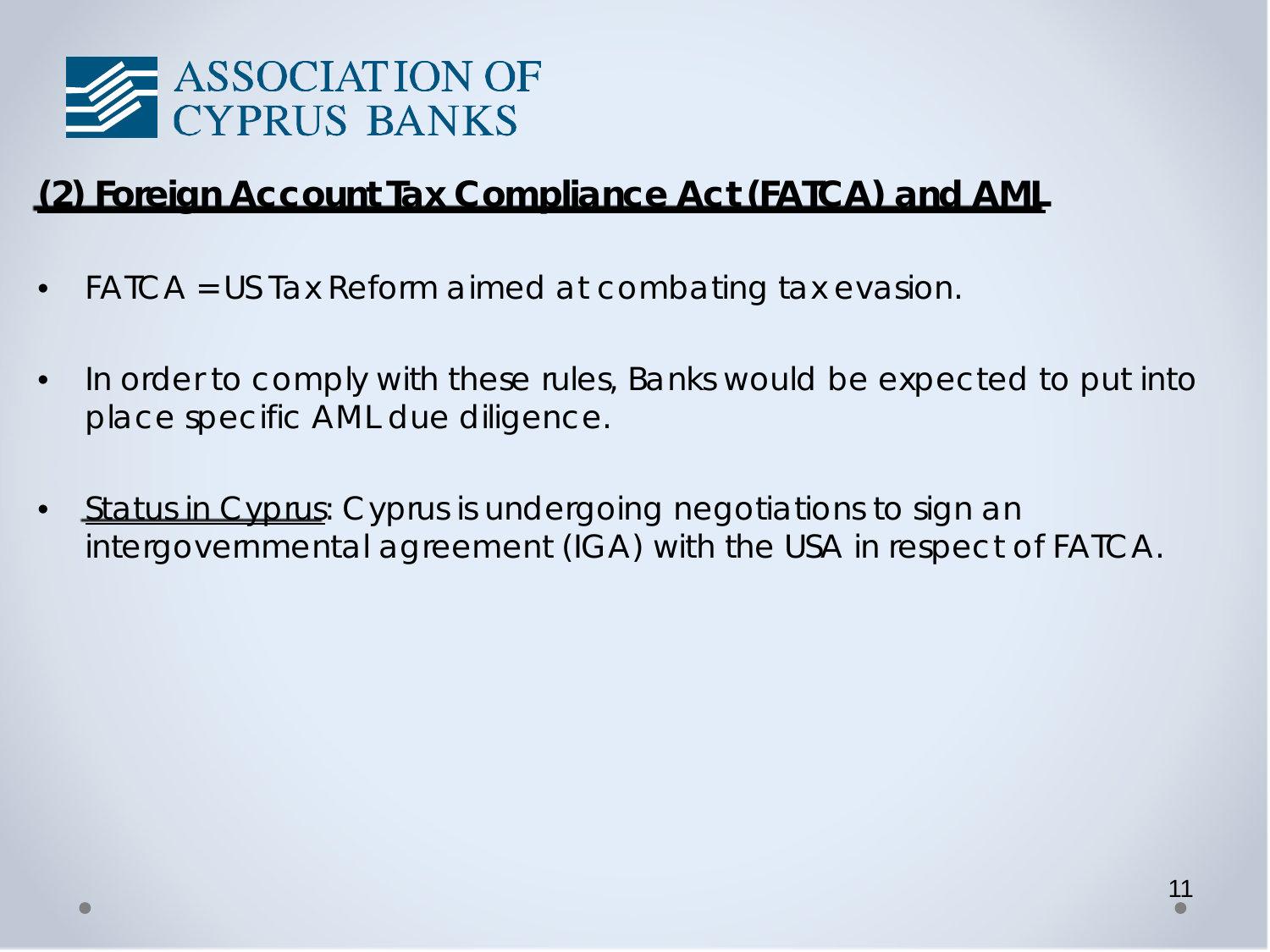

# **EVALUATIONS OF THE CYPRUS AML SYSTEM BY EUROPEAN AND INTERNATIONAL ORGANISATIONS (Real Findings / Misconceptions)**

- **A. MONEYVAL** (Council of Europe Committee of Experts on the Evaluation of Anti-Money Laundering Measures and the Financing of Terrorism)
	- 2011 evaluation Cyprus highly commended for the *comprehensive* and *sound* manner in which it took AML measures.
- **B. FATF** (Financial Action Task Force)
	- cooperative country against money laundering having comprehensive anti-money laundering system.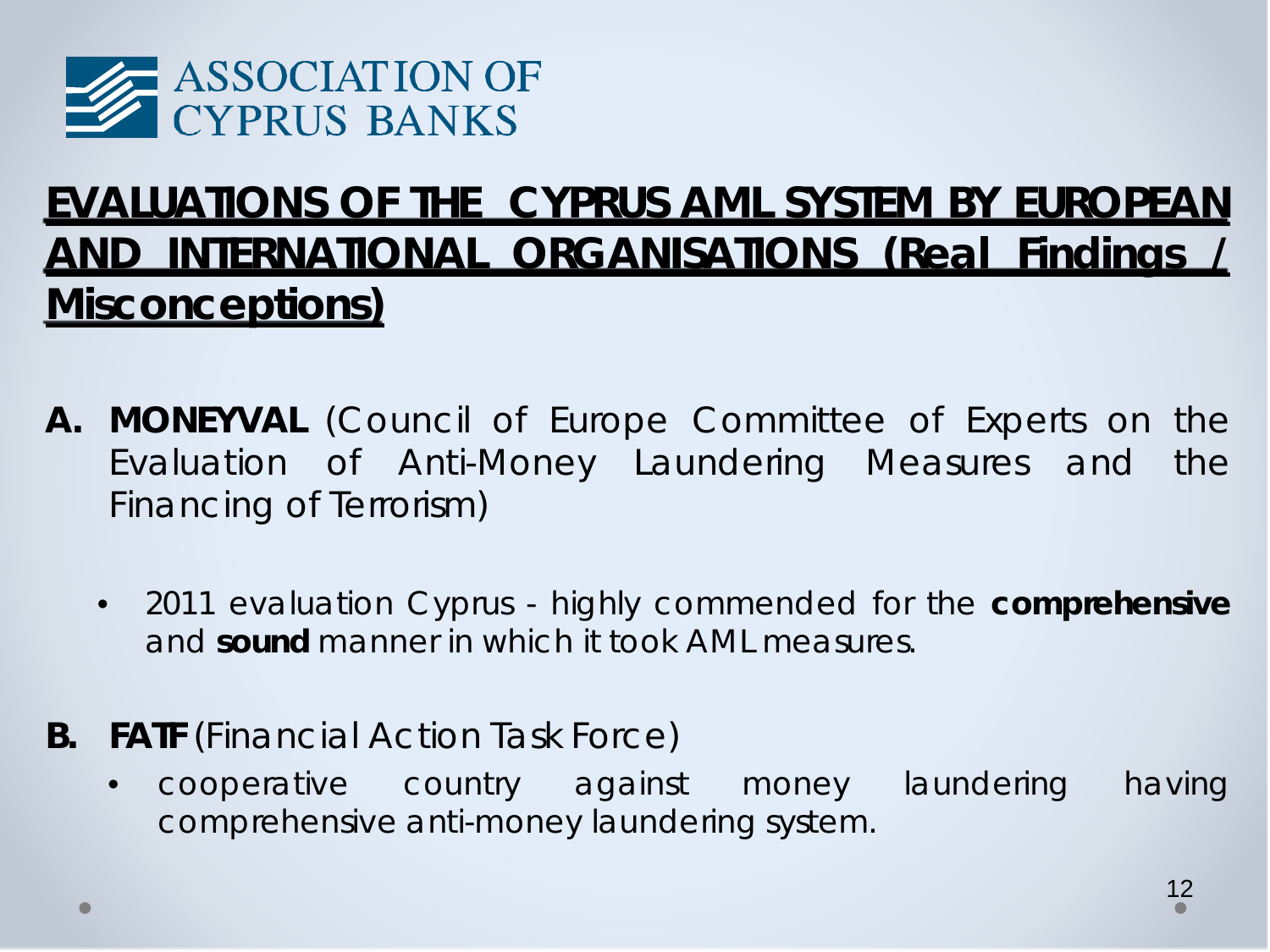

#### *Cyprus in comparison*

• On the basis of the number of areas in full compliance, Cyprus ranks 7th out of 17 in the FATF / Moneyval Evaluation Reports.

| Country            | Organisation<br>Performing<br>Review | Compliant       | Largely<br>Compliant | Partially<br>Compliant | Non-<br>Compliant | N/A            |
|--------------------|--------------------------------------|-----------------|----------------------|------------------------|-------------------|----------------|
|                    |                                      |                 |                      |                        |                   |                |
| <b>Cyprus</b>      | Moneyval                             | 12              | 28                   | 9                      | $\Omega$          | 0              |
| <b>Netherlands</b> | <b>FATF</b>                          | $6\phantom{1}6$ | 22                   | 20                     | 1                 | $\overline{0}$ |
| <b>Ireland</b>     | <b>FATF</b>                          | 16              | 12                   | 16                     | 5                 | $\mathbf 0$    |
| Luxembourg         | <b>FATF</b>                          | 1               | 9                    | 30                     | 9                 | $\mathbf 0$    |
| <b>Malta</b>       | Moneyval                             | 25              | 15                   | 9                      | $\overline{0}$    | $\overline{0}$ |

\* The figures in this table are taken from public documents published for each country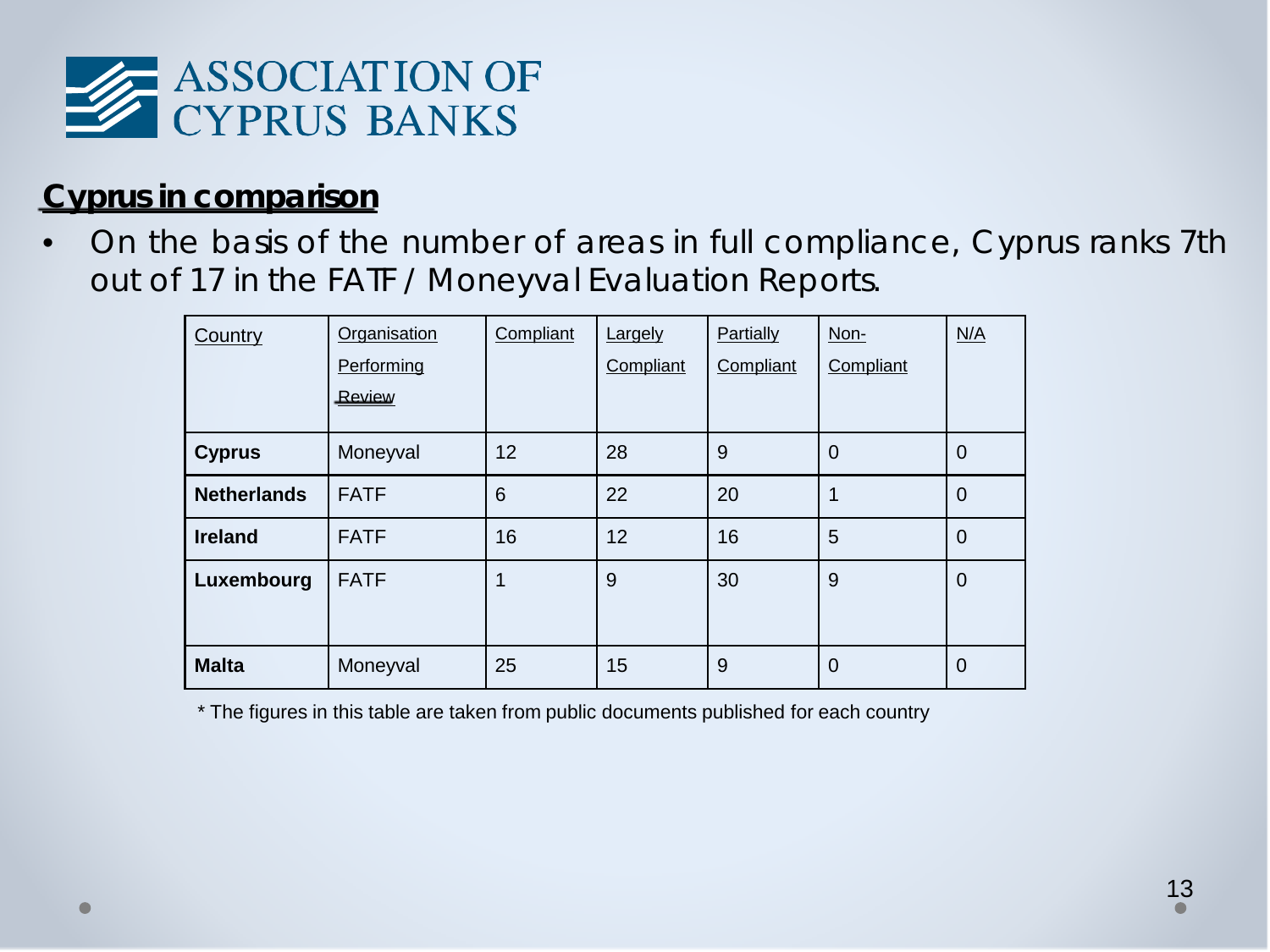

# **C. International Monetary Fund (IMF)**

 Recognised the "soundness" of Cyprus's legal AML framework (review started last September).

### **D. The Basel Institute on Governance**

- Very good ranking position in the Basel AML Index
- Lower money laundering risk than the eurozone average and lower than EU countries like Germany, Luxembourg, Austria and the Netherlands.

### **E. Transparency International**

 Cyprus ranks 29th on the Transparency International 2012 Ranking outranking a lot of EU Countries.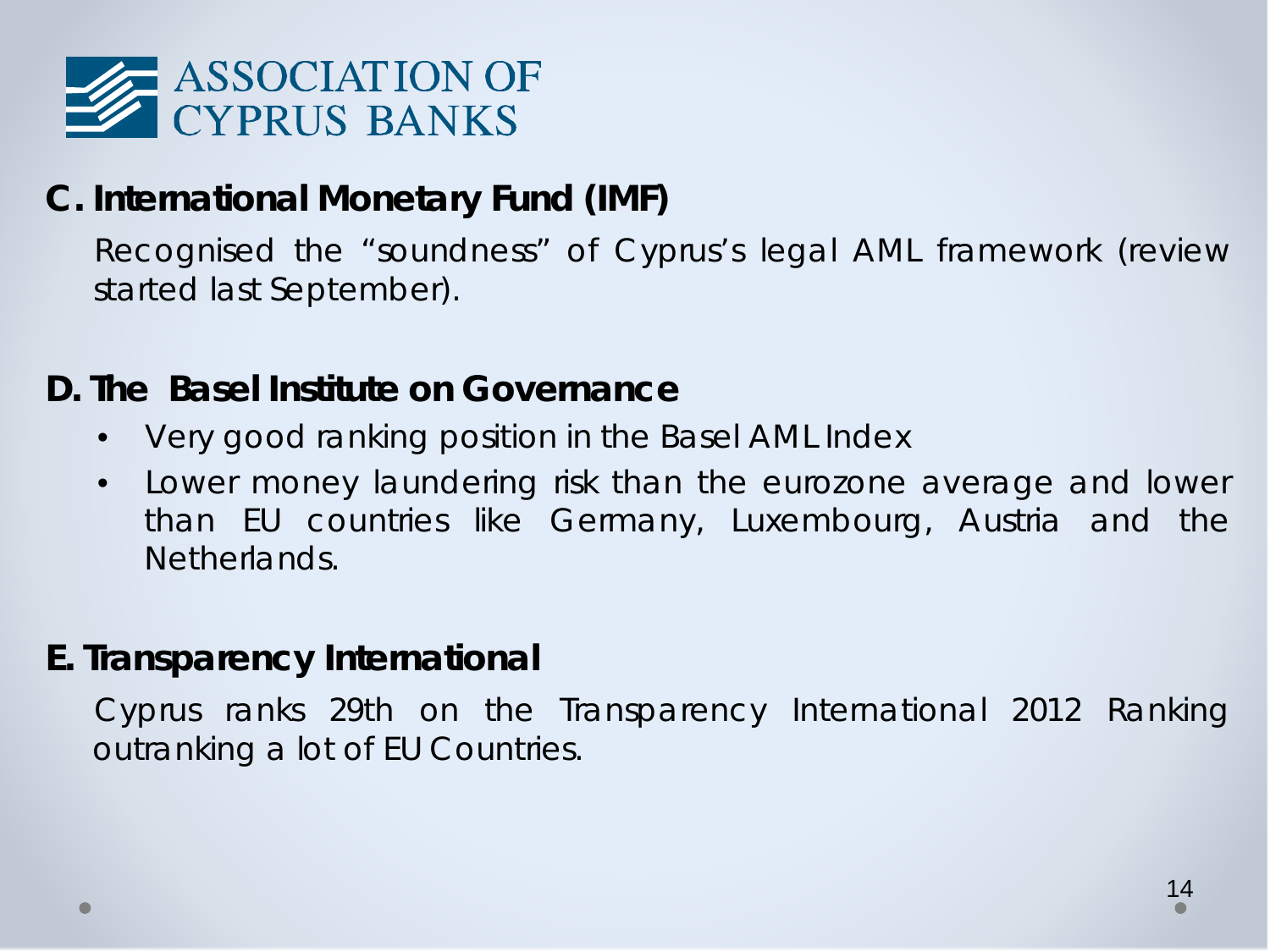

**F. AML Independent Audits**

**Clean Bill of health for the AML system**

- Two parallel audits (April 2013), by Deloitte Financial Advisory and Moneyval - evidence the island's commitment to strict implementation of effective anti-money laundering measures.
- Audits based on in-depth assessment/audit of the effective implementation of the Customer Due Diligence requirements in Cyprus banks.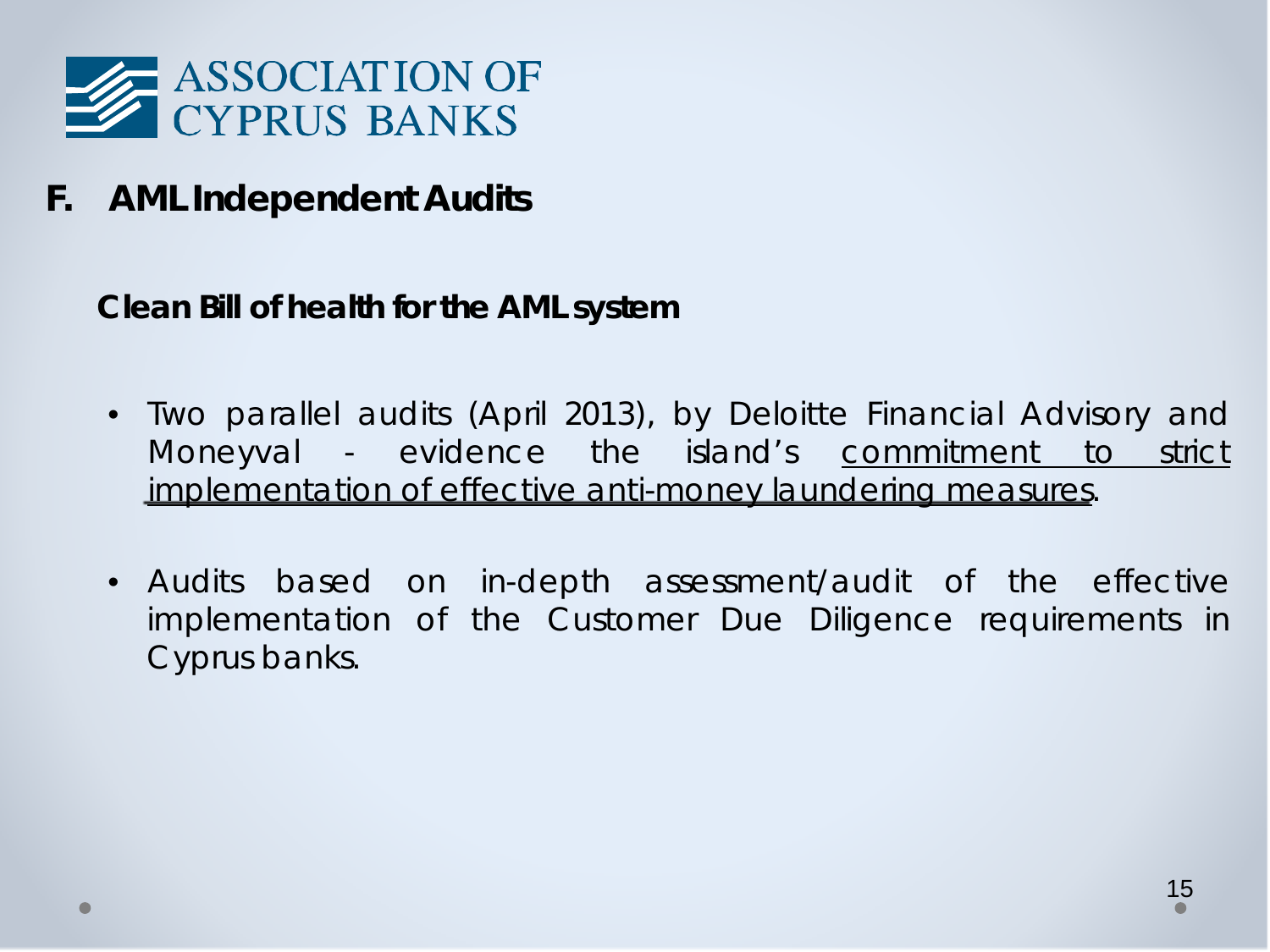

#### *Findings of the Assessments*

**Solid level of compliance** across the sector.

• Customer Due Diligence (CDD)

Deloitte notes that the results of the audit '*'appear to indicate a generally solid level of compliance across the six banks*" signifying at the same time that only 4 out of the 24 areas of CDD, require further attention.

- Moneyval notes that, '*the banks interviewed demonstrated* **high standards of knowledge and experience of AML/CFT issues***, an intelligent awareness of the reputational risks they face and a broad commitment to implementing the CDD requirements set out in the law and in subsidiary regulations issued by the Central Bank of Cyprus*.
- Implementation of CDD measures, as described by the banks, appeared *strong under most headings*.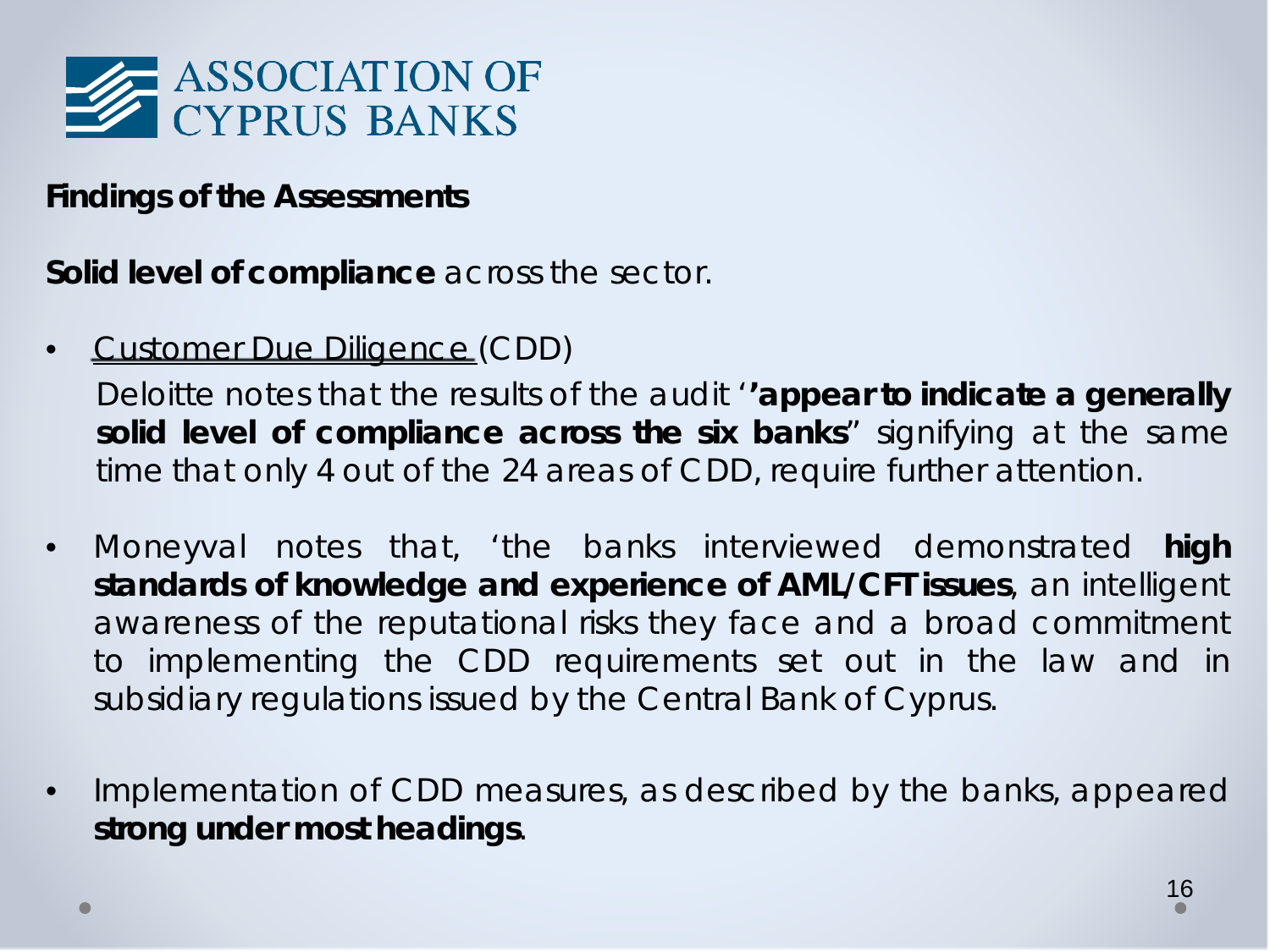

- Deloitte : 'Cyprus had a **stricter legal framework** beyond normal EU standards'.
- *Cyprus as an international business center*
	- Moneyval pointed out 'a number of individual features of international banking business, **none of which are unique to Cyprus** and many of which can be found in banking systems worldwide.
	- $\checkmark$  The two Reports also specify weakness areas needing further improvement.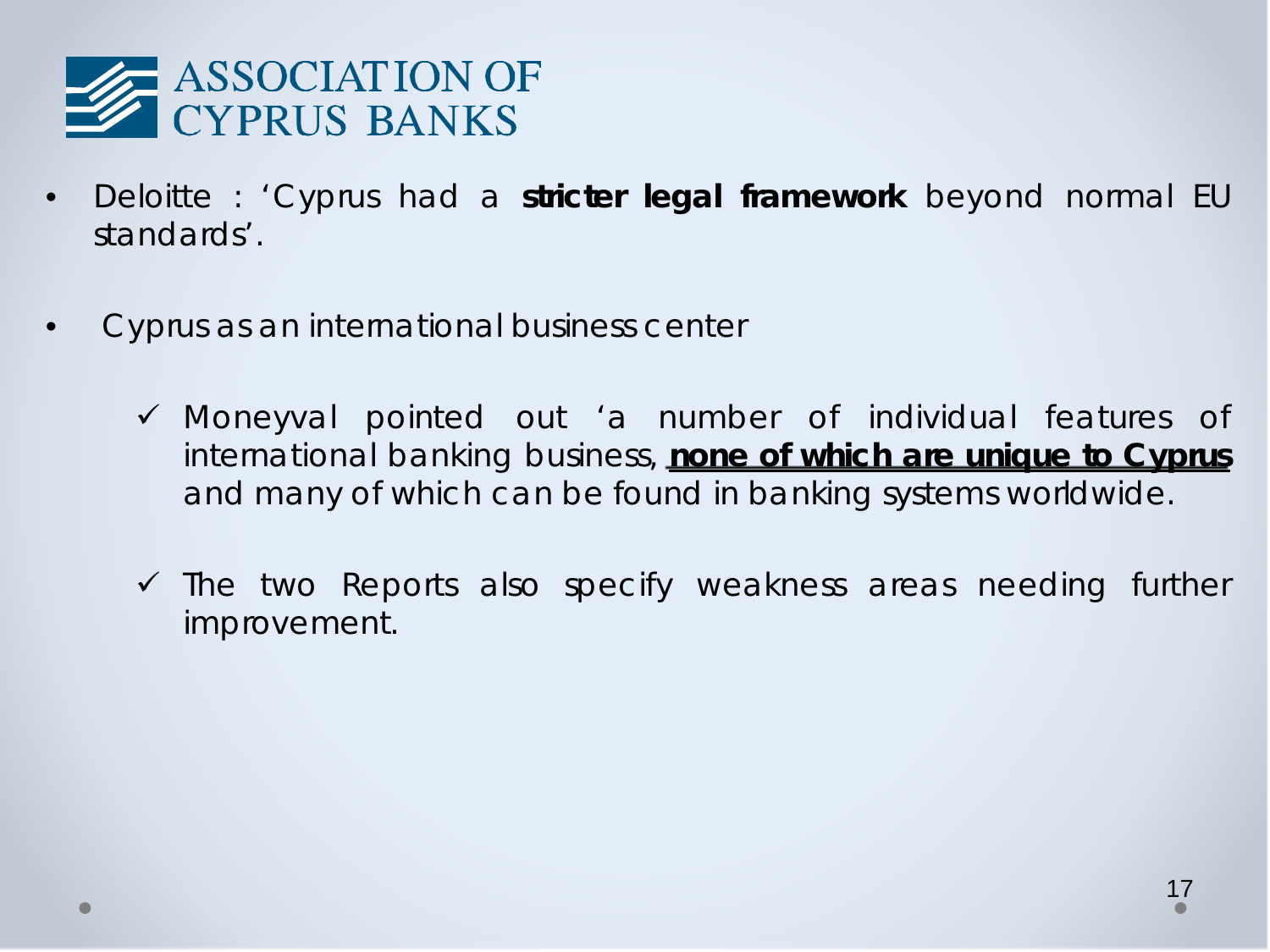

#### *Troika Summary of the Reports*

- The Troika Summary of the Reports, points out to a Cyprus AML system full of shortcomings.
- The Summary has created **serious concerns** since:
	- $\checkmark$  it did not consult the authors of the Reports; and
	- $\checkmark$  did not include any of the positive features which have been revealed in the Reports, leading to the reporting of erroneous and distorted conclusions in the media, especially the international press.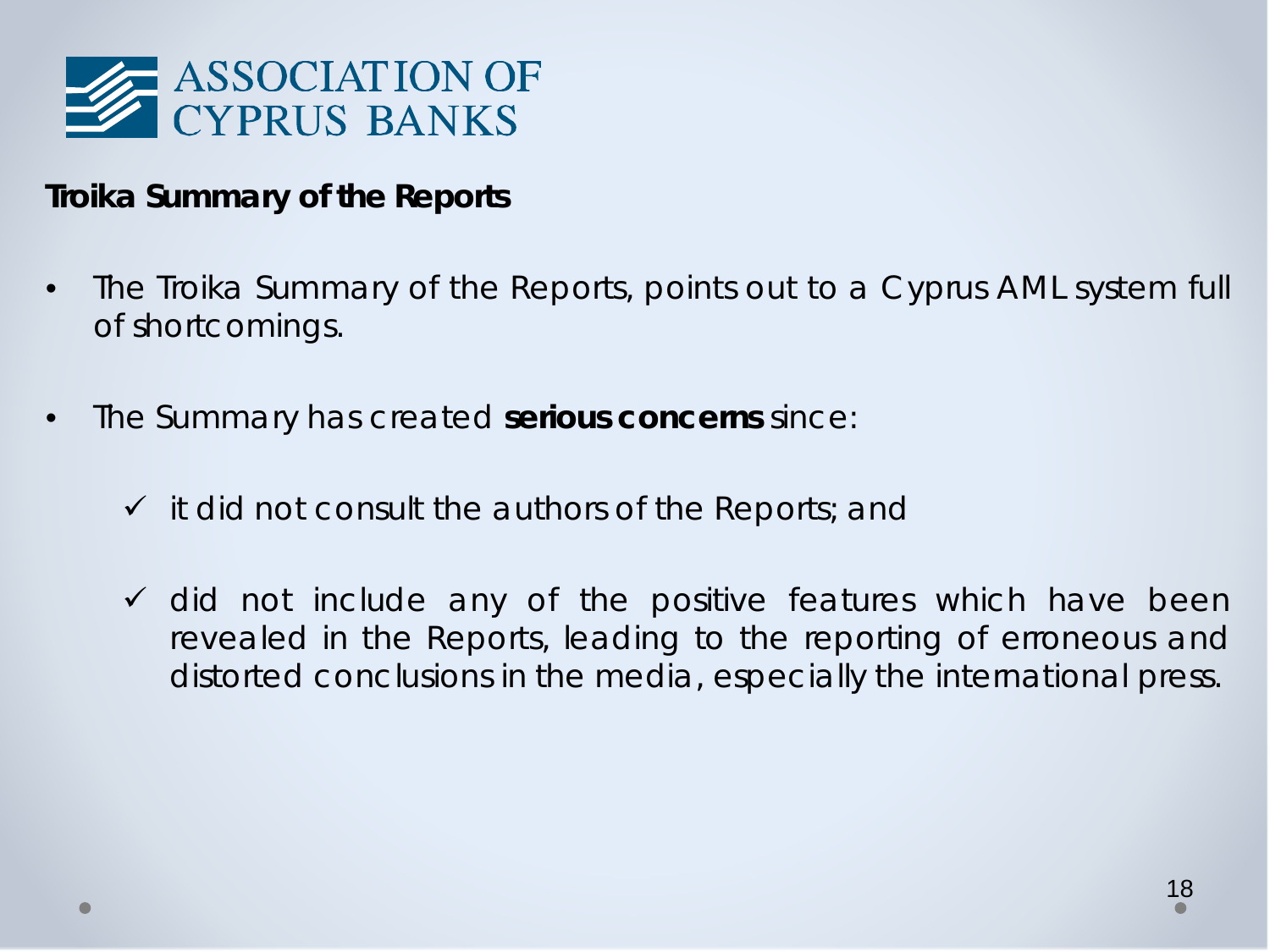

#### *Important points of the Summary*

- Reporting of transactions (according to the Summary)
	- $\checkmark$  between 2008 and 2010, banks reported not a single suspicious transaction and flagged only one in 2011 and "a few" in 2012.
	- $\checkmark$  the sample customer transactions, identified 29 potentially suspicious transactions during the last 12 months, none of which were reported by the Cypriot banks.
- However, the summary **failed to mention** that:
	- $\checkmark$  the above 29 suspicious cases had been identified in an analysis of *570,000* transactions
	- that Deloitte in its report stated that there is '*a very low level of suspicious activity that may be undetected*'.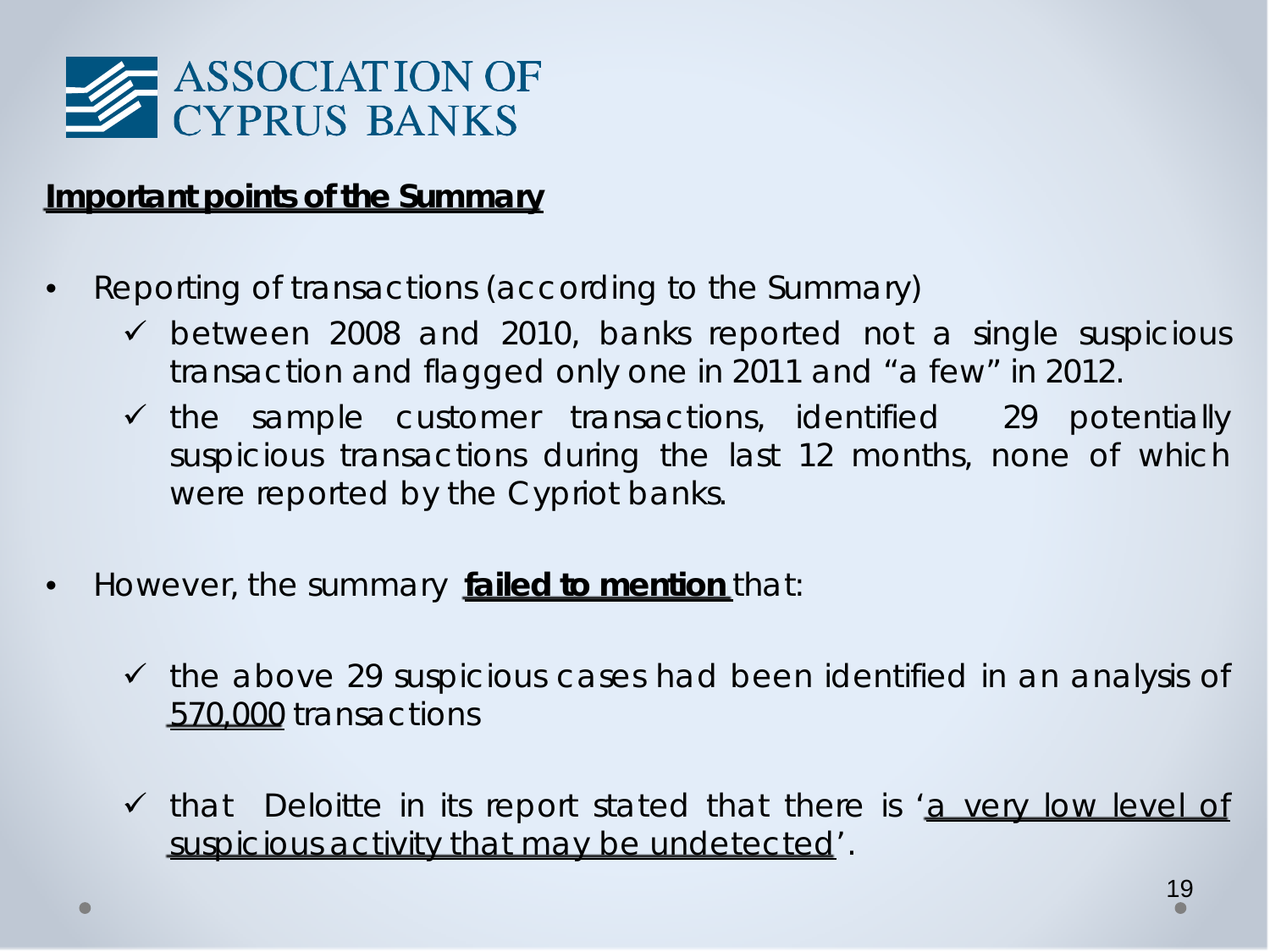

#### *Introducers*

- Troika Summary : 'banks place significant reliance on introducers'
- Banks in Cyprus as in many EU countries including Luxembourg and Malta, in their cooperation with such introducers apply the AML framework for the reliance on third parties
- Banks run internal assessments/evaluations of the introducers with which they cooperate and have stricter criteria on the readiness of the CDD documentation compared to other countries as shall be described below.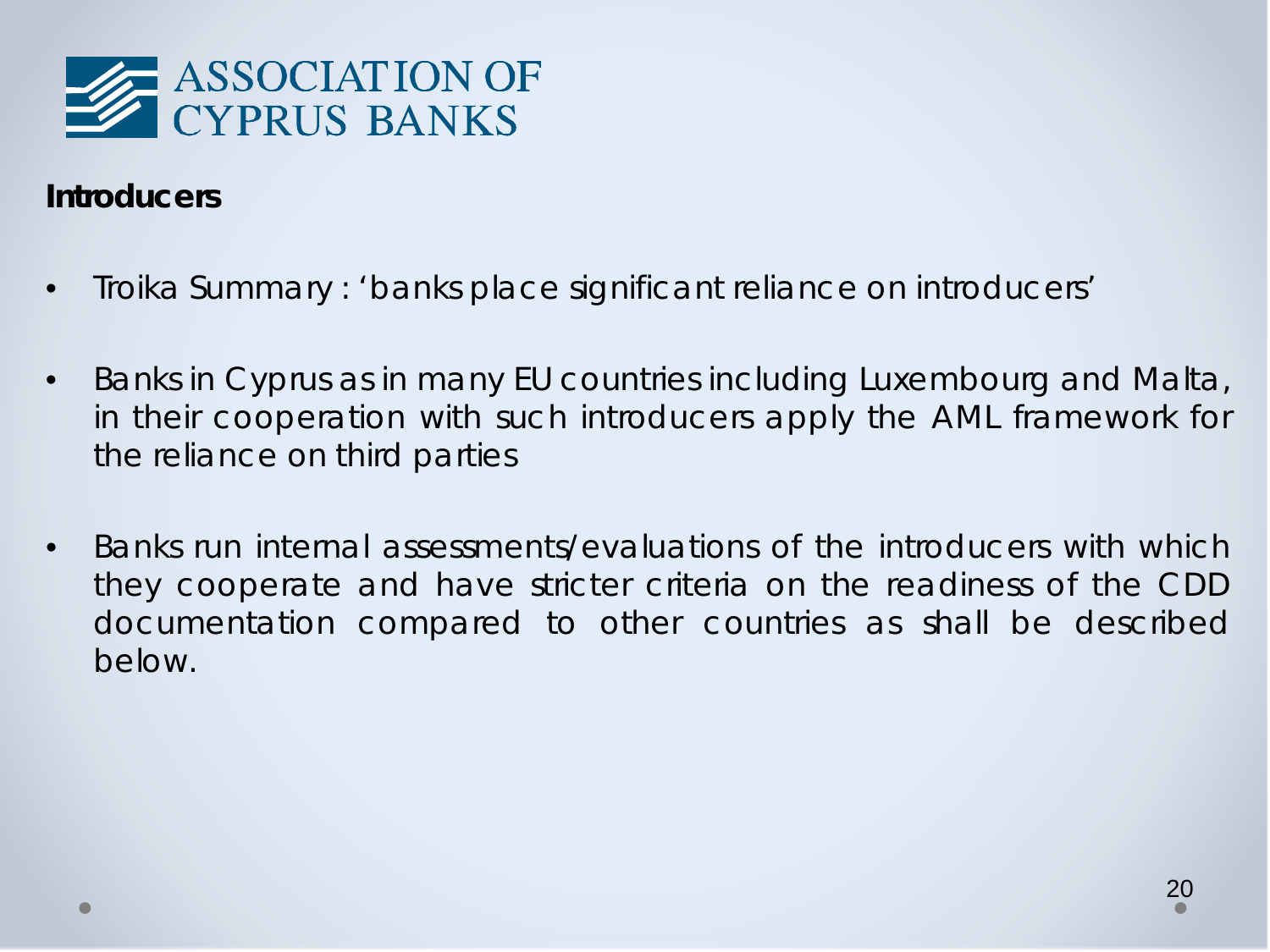

#### *International Business*

Deloitte's remark

 *'most customers are corporate entities and supporting documentation is obtained to confirm the identification of the customer, the directors and the owners.*

 *The assessors did not come upon any examples to suggest lack of understanding or weak compliance on this aspect'.*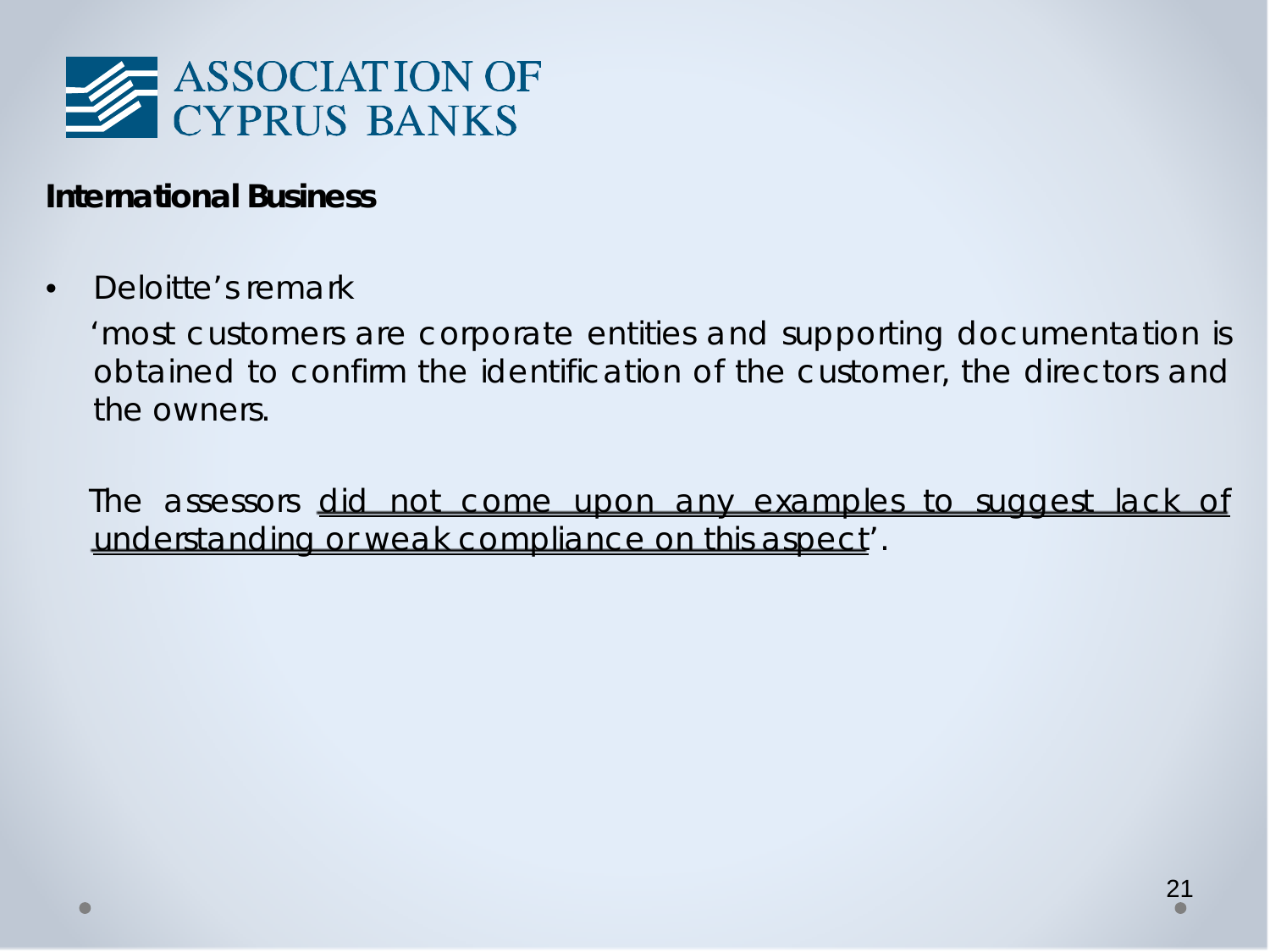

# **Implementation of Beneficial Ownership, Customer Due Diligence and other AML requirements And comparison with other jurisdictions**

# **= Requirements in the 3rd EU AMLD (3rd EU AML Directive)**

• Specific and detailed customer due diligence provisions relating to the *identification and verification* of the customer's and, where applicable, the *beneficial owner's identity*.



know your customer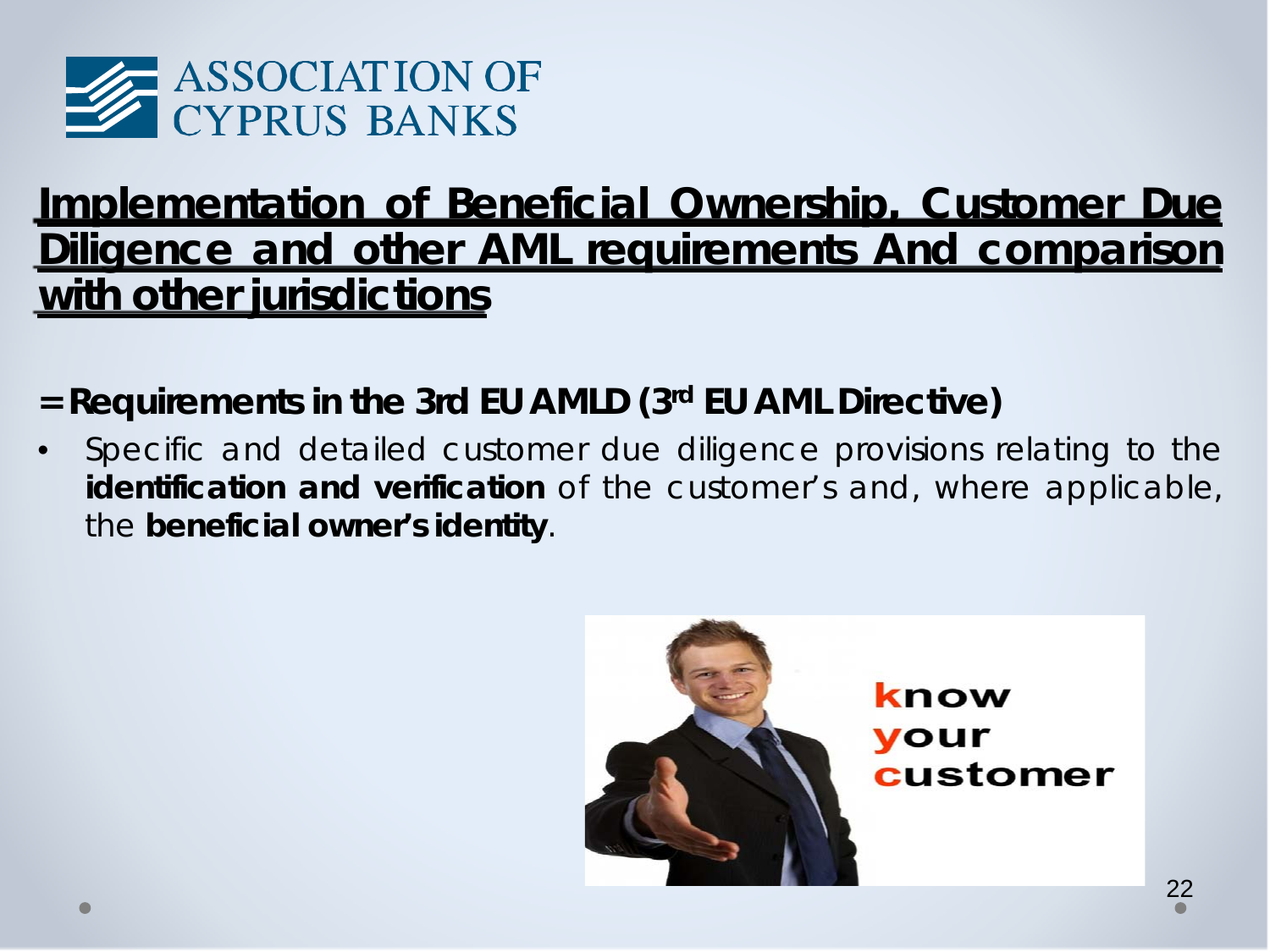

## **= Examples of AML requirements and their application/comparison**

#### **1. Beneficial Ownership**

#### *Definition*

"the natural person(s) who ultimately owns or controls the customer and/or the natural person on whose behalf a transaction or activity is being conducted"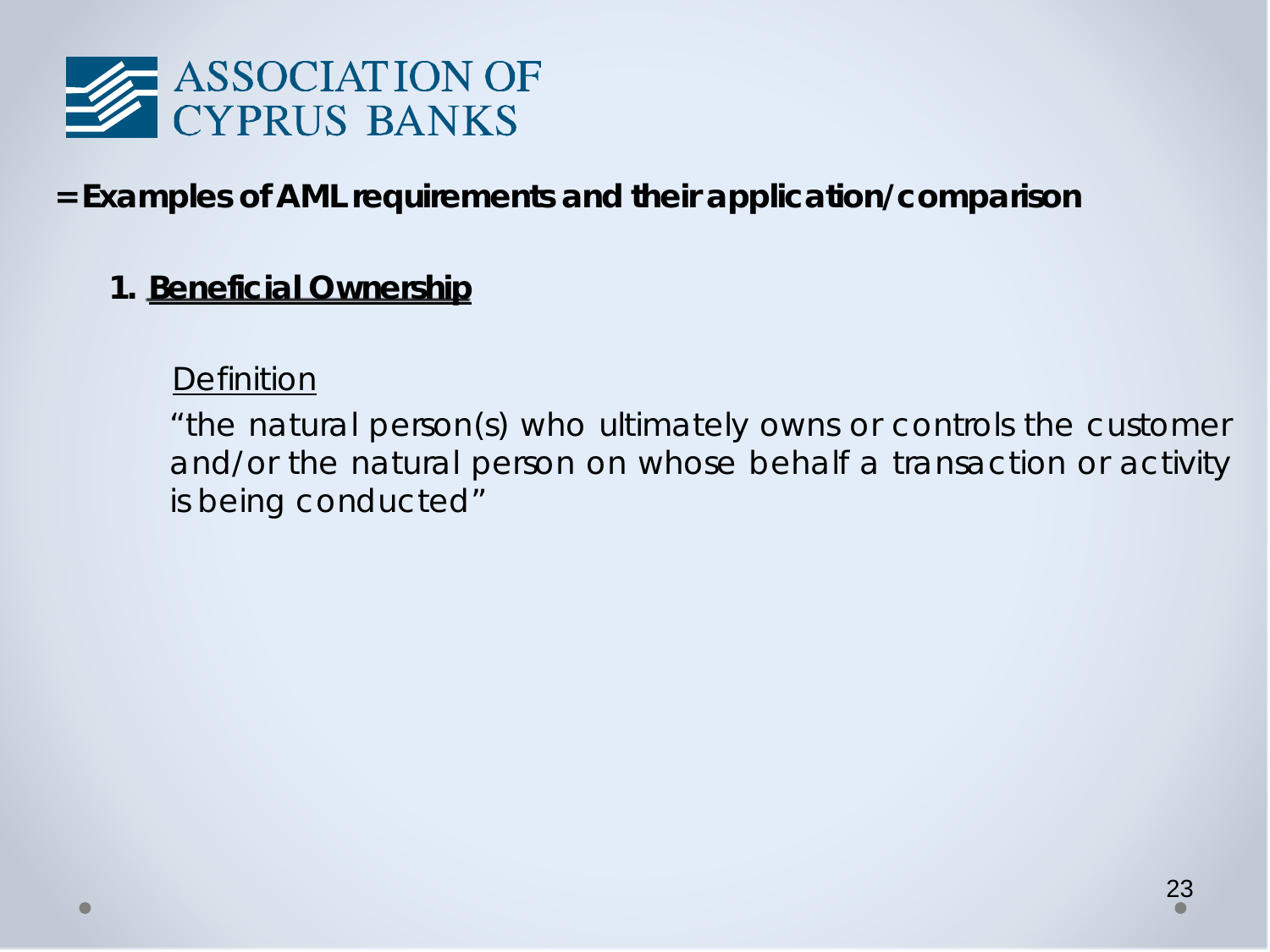

- There are **marked differences** in the way MS expect their institutions to identify the beneficial owner.
- With regard to Member States that have not transposed the definition literally there are *Threshold differences*:
	- $\checkmark$  In Cyprus a lower **stricter** threshold of **10%** + one share applies
	- In some Member States, the threshold is set generally at "**25% or more**" e.g. Ireland, Latvia, Malta, the Netherlands, Luxembourg.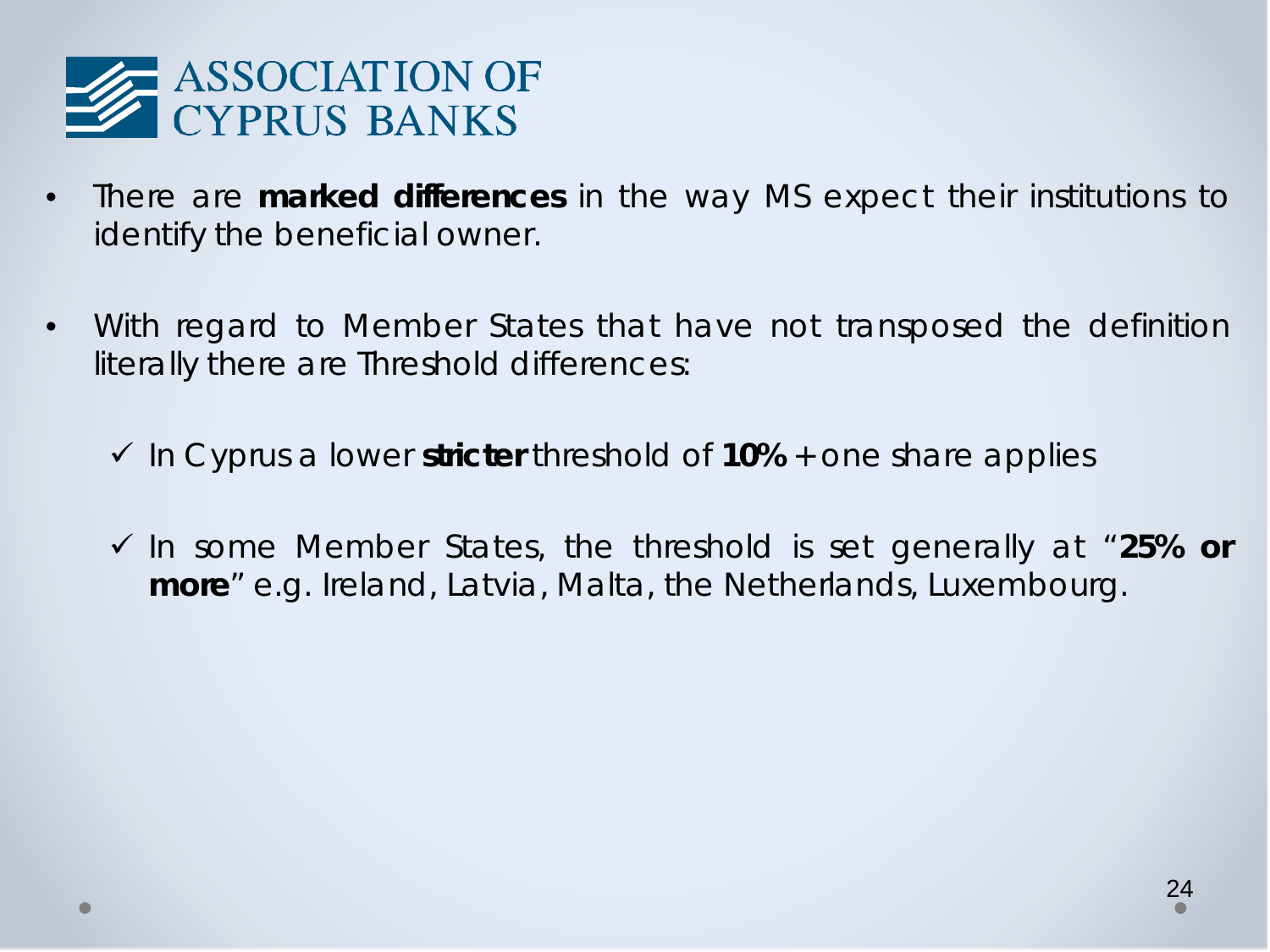

## **2. Politically exposed Persons**

• The 3rd EU AMLD defines '**politically exposed persons'** (PEPs) as natural persons who are or have been entrusted with prominent public functions and immediate family members, or persons known to be close associates, of such persons.

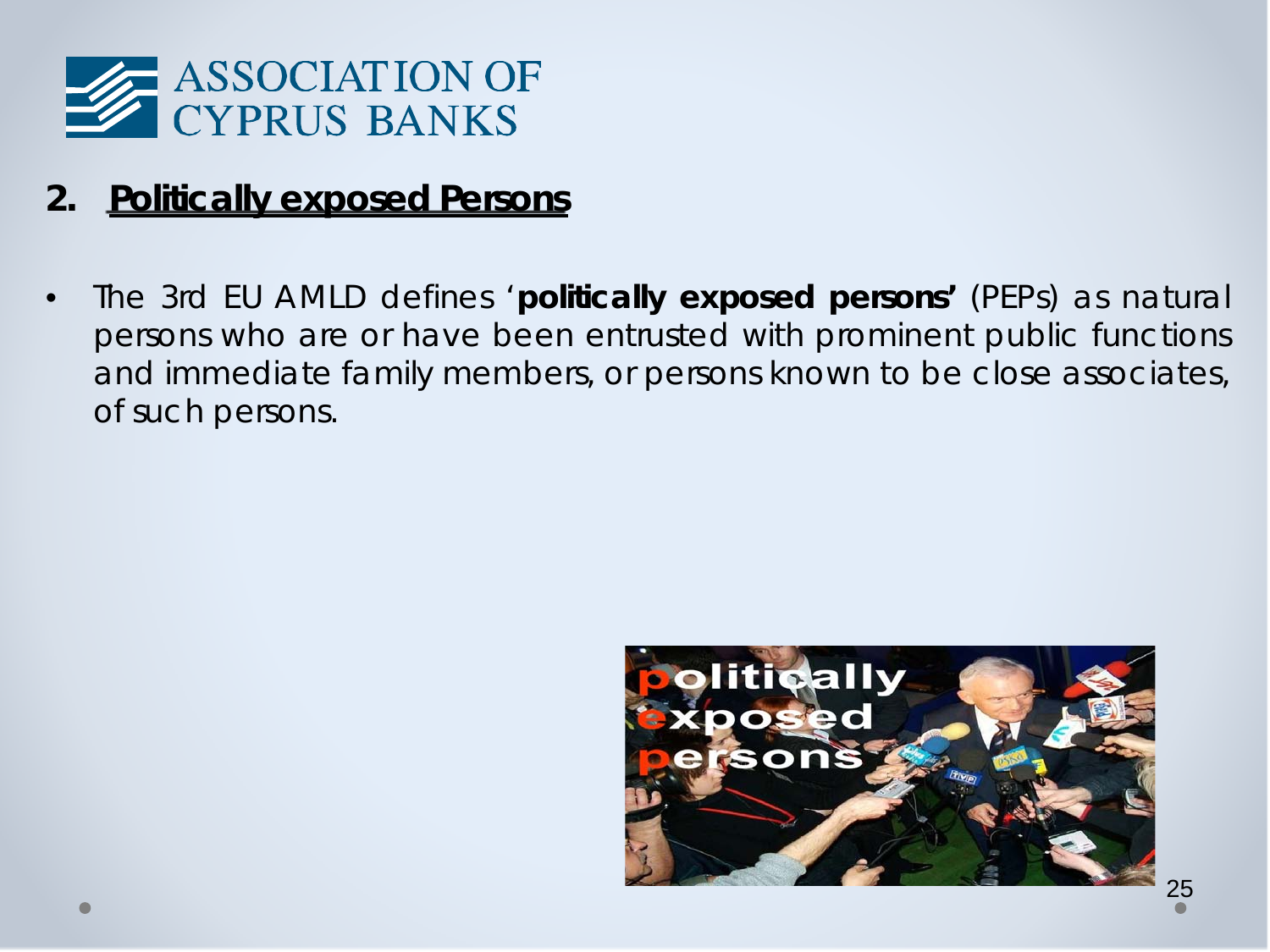

- **The Directive imposes- enhanced customer due diligence measures in respect of transactions with PEPs residing in another Member State or in a third country.**
- The extension of the enhanced CDD obligations to domestic (local) PEPs **has not been effected by any state in the EU** except Cyprus.
- The definition of PEPs , in Luxembourg PEP is not consistent with that of the FATF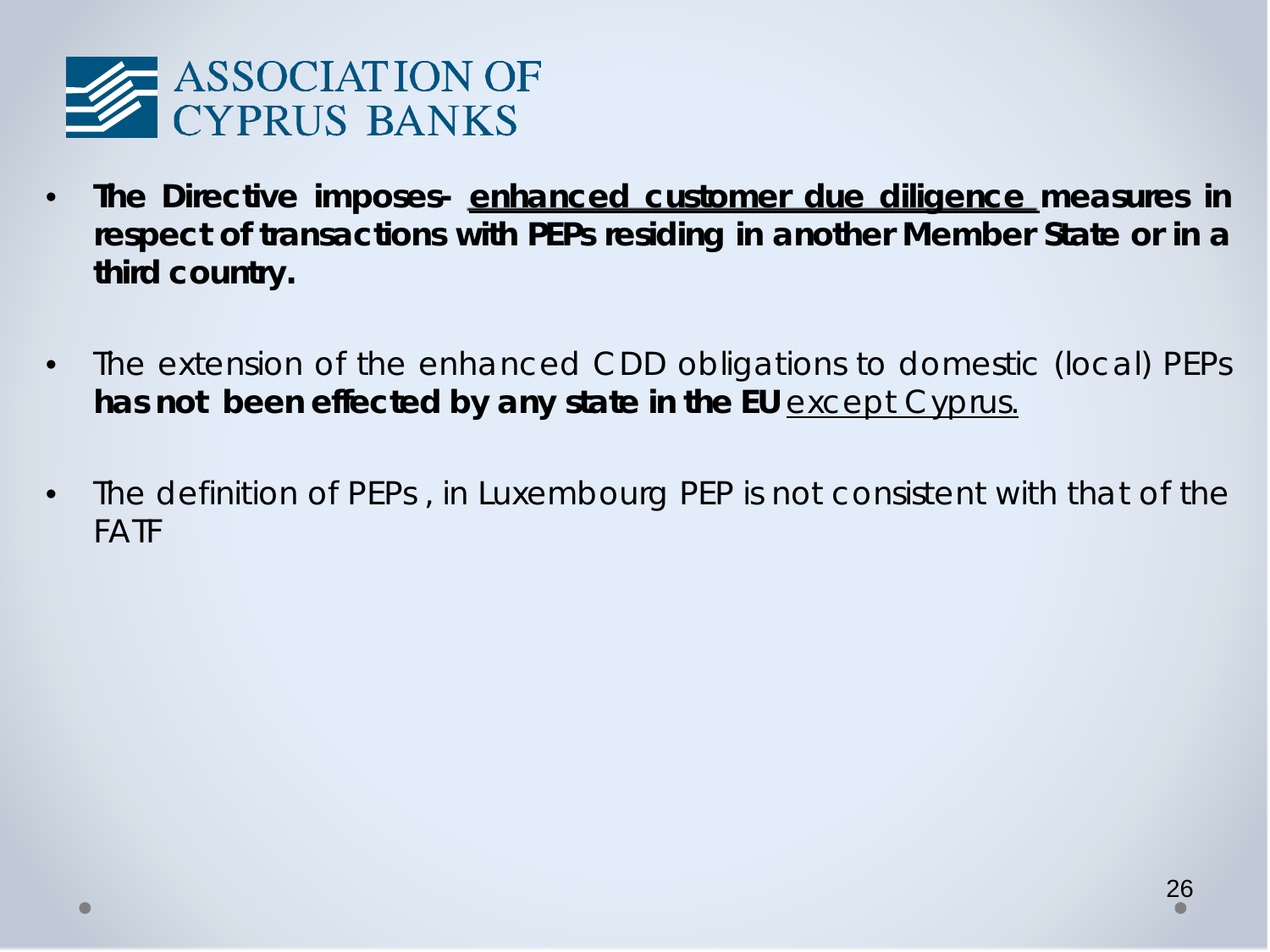

### **3. Tax Crimes- Predicate Offences**

- **Tax crimes (including tax evasion)** have been included in the list of crimes to be treated as predicate offences for money laundering through an amendment of the 'The Assessment and Collection of Taxes' Law.
- The **intentional failure** of a person to pay any tax due under this Law or a late payment, is now regarded as a predicate offence carrying a sentence of imprisonment of at least one year, instead of six months at maximum provided prior to the amendment.
- This will bring the proceeds of tax crimes within the scope of the powers and authorities used to combat money laundering.

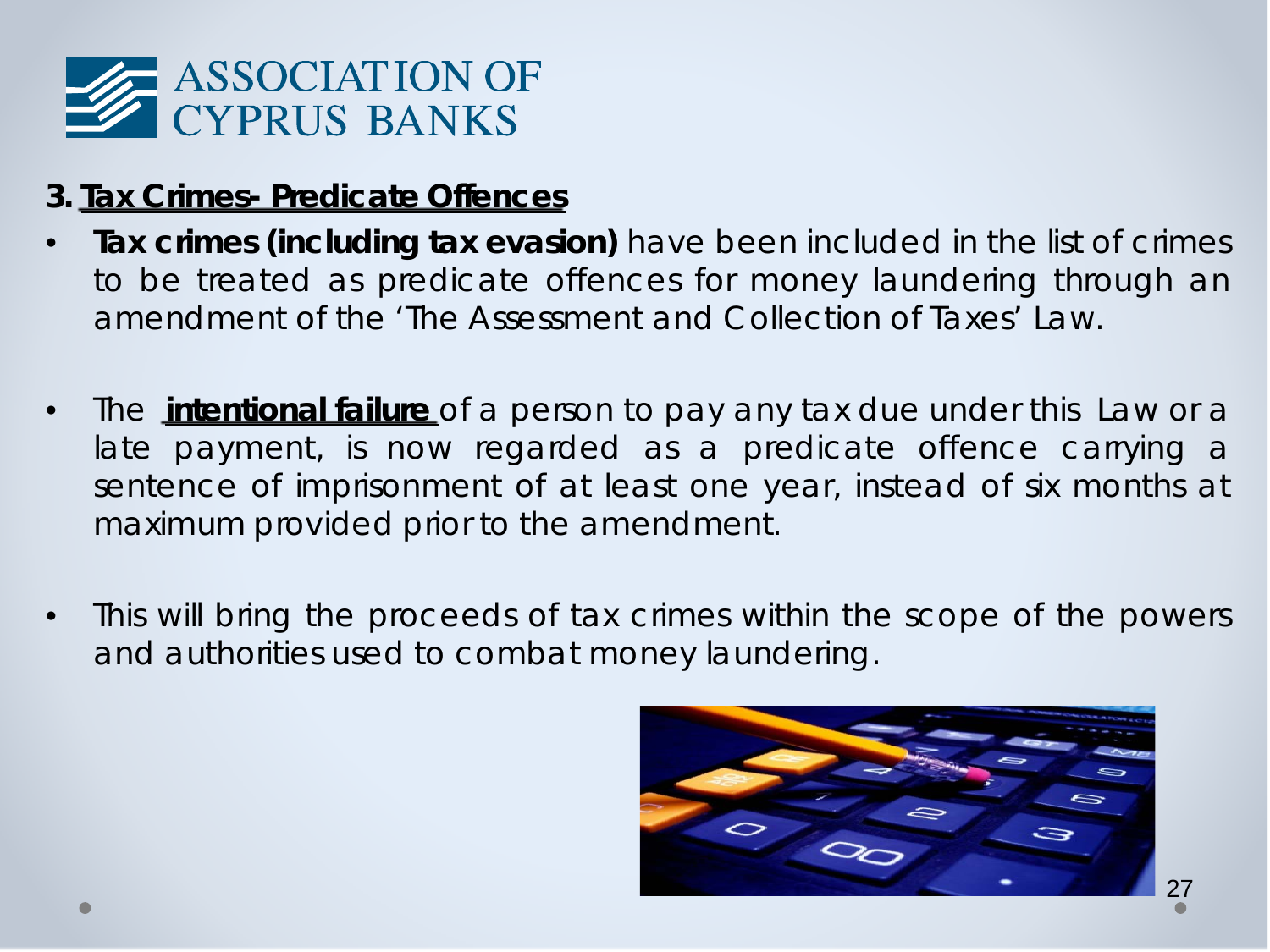

• Many crucial jurisdictions do not consider tax crimes as a predicate offence for example Luxembourg or do so in circumstances which are unjustifiably restricted for example Netherlands, Malta.

• In addition in some countries such as Austria and Germany, tax evasion is not a predicate offence but specific tax-related offences are.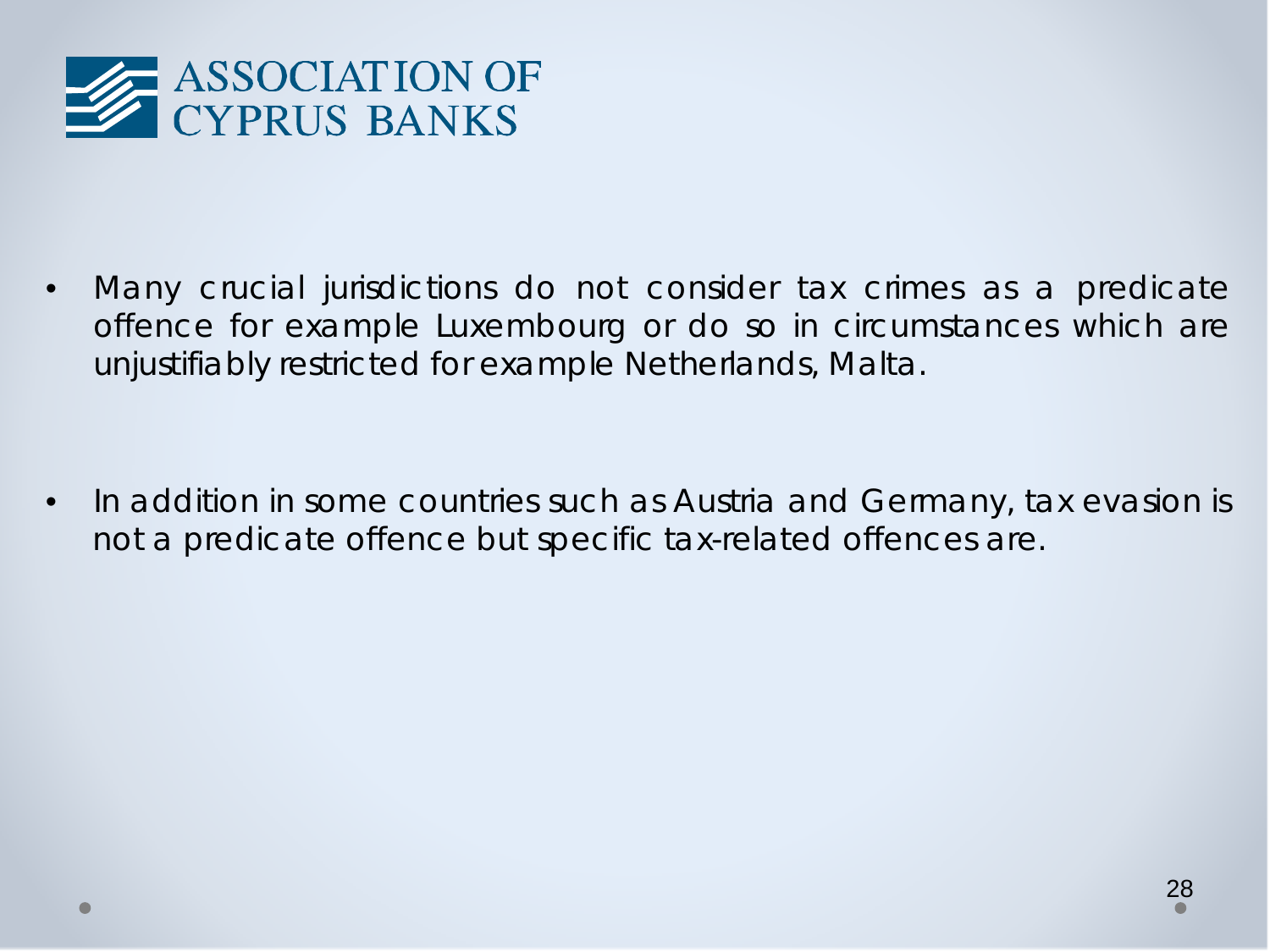

#### *Future of the AML regime*

- AML is a challenge for all the international community.
- The AML regime in Cyprus will continue to apply and follow the FATF and EU recommendations on AML and will be strengthened when necessary.